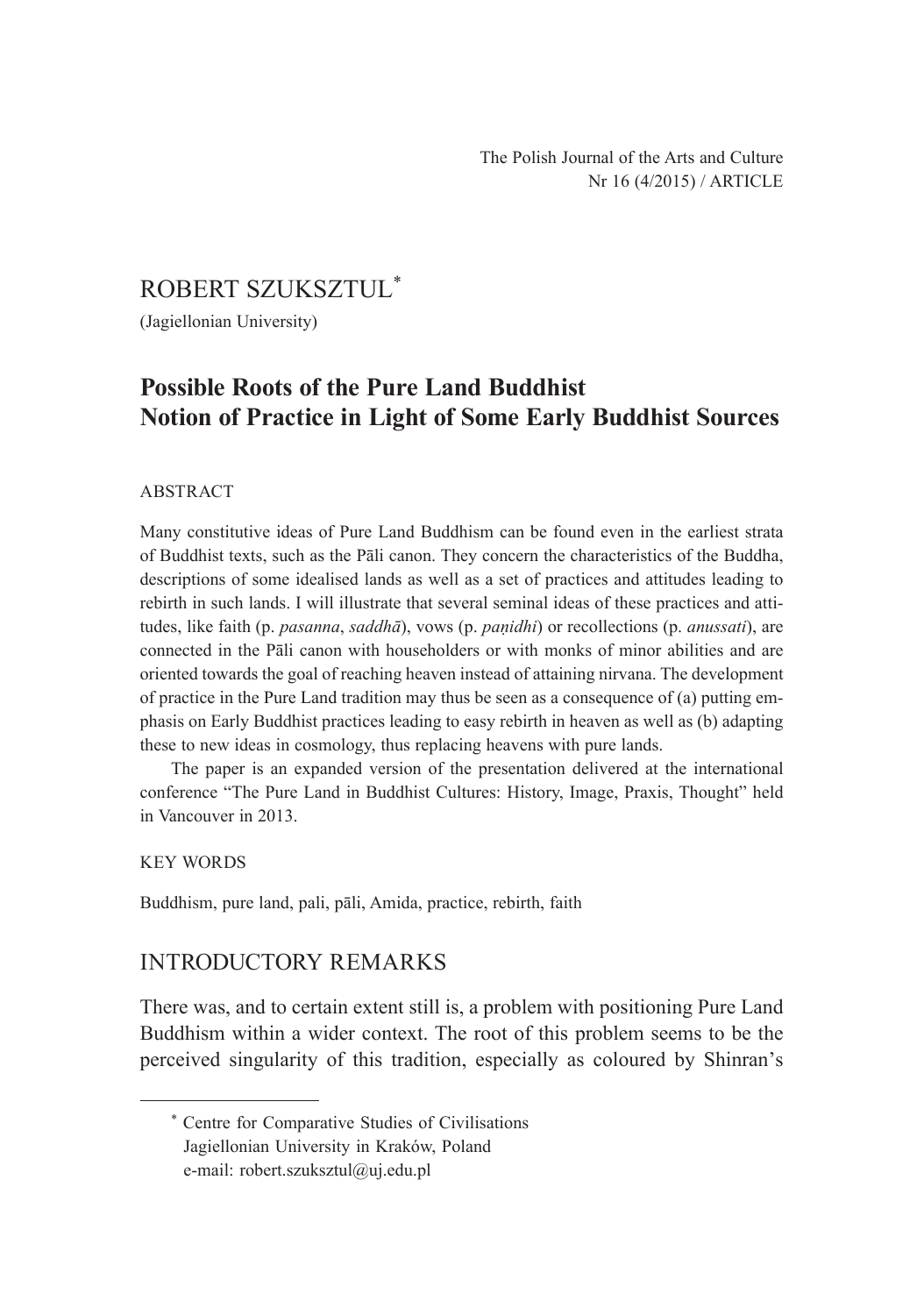most unconventional interpretation, which led Arthur Lloyd in 1910 to doubt whether Shinshū fits the definition of Buddhism. He preferred to reserve for it "a category by itself as a quasi-Buddhist religion which contains in it elements which are apparently not of Buddhist origin."<sup>1</sup> Naturally, the Pure Land tradition is much more than Jōdo Shinshū, but the case of the latter is instructive. Some see in it germs of Christian Gospel, some use it for comparative theology, delving into the meaning of grace, faith, salvation, etc. For others it is uninteresting precisely because of the perceived Christian affinities. These perceptions are opposed by some of those who belong to the Shinshū tradition and strongly oppose its Christian colouring. For them Shinshū is squarely within Mahāyāna, and not only that  $-$  it is perceived as the fullest possible realisation and consummation of the Mahāyāna ideal, something unequalled in other Buddhist traditions. For some then, Jōdo Shinshū is non-Buddhist,<sup>2</sup> for others it is the ultimate consummation of Buddhism. Both positions set it quite apart from the other Buddhist movements. Jōdo Shinshū being the most popular Pure Land Buddhist movement today, those judgements influence the perception and reception of the tradition as a whole. Many accounts on the Pure Land tradition are in fact accounts on the Shinshū lineage that do not go beyond it; translations of the fundamental sutras are coloured by the Shinshū interpretations. If one desires a fuller account of Pure Land Buddhism, with a deeper, more objective and poly-dimensional picture of this tradition (including Shinshū), it must be analysed in a wider setting, alongside other Buddhist strands.

It is the belief of this author that the Pure Land tradition should be analysed chiefly as one chapter in the general history of Buddhism and in close

<sup>&</sup>lt;sup>1</sup> A. Lloyd, *Shinran and his Work*, Tokyo 1910, p. 14. He also states: "To this doctrine of salvation by Faith the Shinshu sect has remained constantly faithful. I have often been told that Shinran was acquainted with Christian doctrines when he framed the system of Jōdo Shinshū. From what I have been able to put before my readers in the course of this history, I think we may say that the probabilities are that he was." See: idem, *The Creed of Half Japan*, London 1911, p. 274. The affinities between Shinran's thought and Christianity were noted and engaged with by many scholars also more recently, see e.g. P. O. Ingram, *Shinran Shōnin and Martin Luther: a soteriological comparison*, "Journal of the American Academy of Religion" 1971; idem, *Faith as Knowledge in the Teaching of Shinran Shonin and Martin Luther*, "Buddhist-Christian Studies" 1988; idem, *On the Practice of Faith: A Lutheran's Interior Dialogue with Buddhism*, "Buddhist-Christian Studies" 2001, Vol. 21, No. 1; F. Buri, *The Concept of Grace in Paul, Shinran, and Luther*, "The Eastern Buddhist" 1976, Vol. NS09, No. 2. It needs no mention, though, that perceiving similarities – deep or superficial – is one thing, and proving direct transfer of ideas, quite another.

<sup>&</sup>lt;sup>2</sup> There are of course many variations of this basic position from "non-buddhist" to "not typical Buddhism".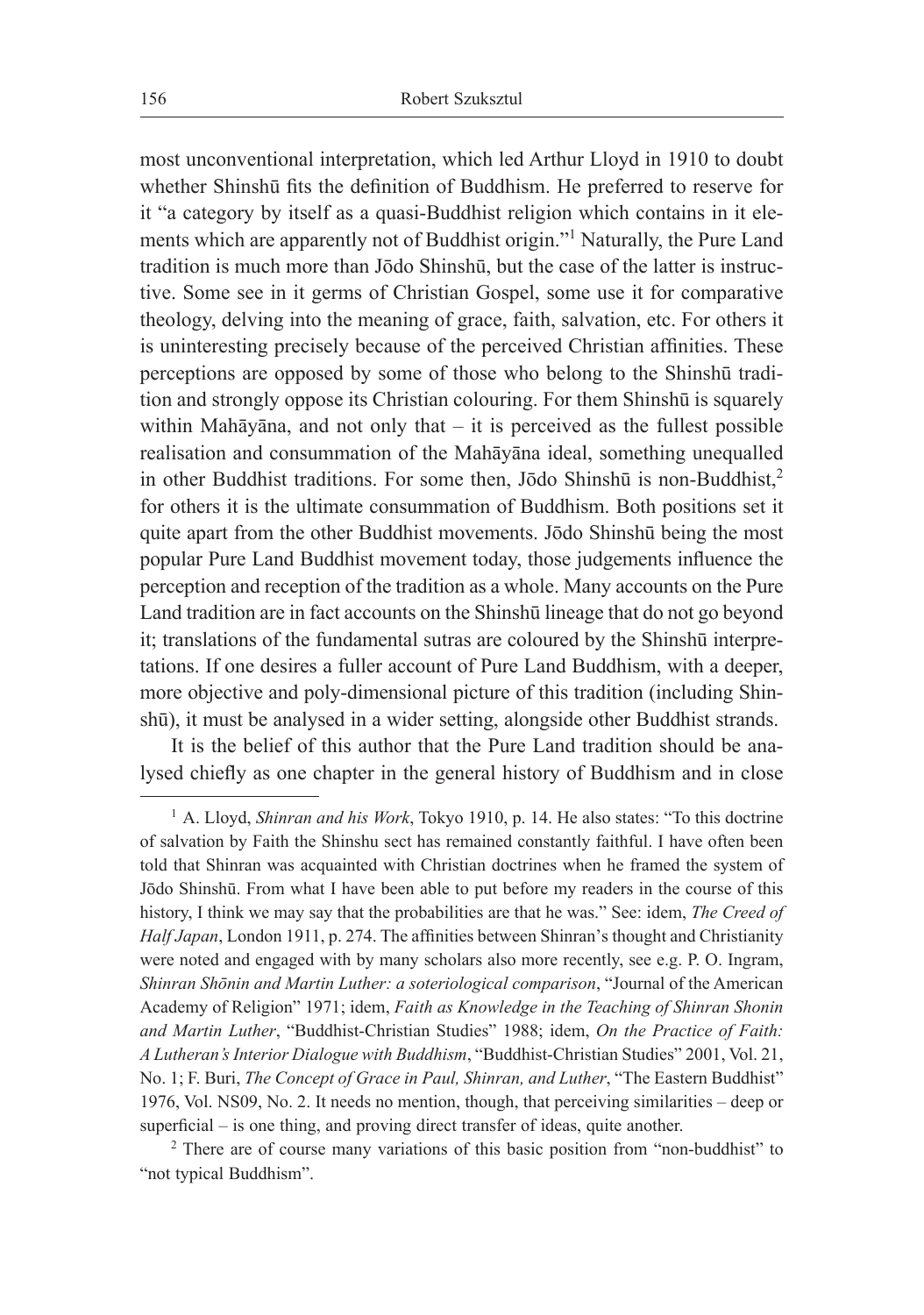relation to it. Notwithstanding the possible external influences,<sup>3</sup> it is clear that the framework of reference for Pure Land proponents was always a Buddhist one, through and through. In any case, there is nothing illogical or counterfactual that precludes us from viewing the Pure Land tradition as an effect of the internal development of Buddhism. An ability to emit light, which is one of the defining features of Amida Buddha (one of his names in Sanskrit is – to be recalled – Amitābha, "Immesurable Light") is also attributed to buddha Gotama in the Nikāyas, albeit to a lesser extent. There are also clear similarities between Amida's land – Sukhāvatī, and king Mahāsudassana's capital Kusāvatī (DN 17).<sup>4</sup> Luckily the research methodology that re-integrates Pure Land Buddhism with Buddhist history in general is entering the mainstream. The number of works is too long to list here so an interested reader might consult the bibliography listed by Tanaka;<sup>5</sup> just as an example I could mention important texts by Nattier,  $6$  Harrison, $7$  and (naturally) Fujita. $8$  The majority of research, however, links the Pure Land tradition to Mahāyāna (which is only natural), and does not extend it further back in time.<sup>9</sup> The present study attempts to show similarities extending further – into the Nikāya literature. It is focused on the aspect of Buddhist practice, its goals and characteristics of practitioners, and attempts to show that the similarities extend beyond mere

<sup>7</sup> P. M. Harrison, *Buddhânusmṛti in the Pratyutpanna-Buddha-Sarnmukhavasthita Samādhi-Sūtra*, "Journal of Indian Philosophy" 1978, Vol. 6.

<sup>3</sup> Concerning this, see the remarks by Tanaka (commenting on Fujita) in *The Dawn of Chinese Pure Land Buddhist Doctrine: Ching-ying Hui-yuan's Commentary on the Visualization Sutra*, Abany 1990, pp. 8–9.

<sup>4</sup> See e.g. R. Gethin, *Mythology as Meditation: From the Mahāsudassana Sutta to the Sukhāvatīvyūha Sūtra*, "The Journal of the Pali Text Society" 2006, Vol. 28.

<sup>5</sup> K. Tanaka, *Bibliography of English-Language Works on Pure Land Buddhism: Primarily 1983–1989*, "Pacific World" 1989, Vol. NS 5. He also lists three earlier bibliographies. Ibidem, p. 85.

<sup>6</sup> J. Nattier, *The Realm of Akṣobhya: A Missing Piece in the History of Pure Land Buddhism*, "Journal of the International Association of Buddhist Studies" 2001, Vol. 23, No. 1; eadem, *The Indian Roots of Pure Land Buddhism: Insights from the Oldest Chinese Versions of the Larger Sukhavativyuha*, "Pacific World: Journal of the Institute of Buddhist Studies" 2003.

<sup>8</sup> K. Fujita, *The Origin of the Pure Land*, "The Eastern Buddhist" 1996, Vol. New Series 29, No. 1; idem, *Pure Land Buddhism in India*, trans. T. Unno, [in:] *In The Pure Land Tradition: History and Development*, eds. J. Foard, M. Solomon, and R. K. Payne, Berkeley 1996; 藤田宏達 [Kōtatsu Fujita], 原始浄土思想の研究 *[Genshi Jōdo shisō no kenkyū]*, 岩波書店 [Iwanami Shoten] 1970.

<sup>&</sup>lt;sup>9</sup> The notable exception are the works of Fujita, quoted above.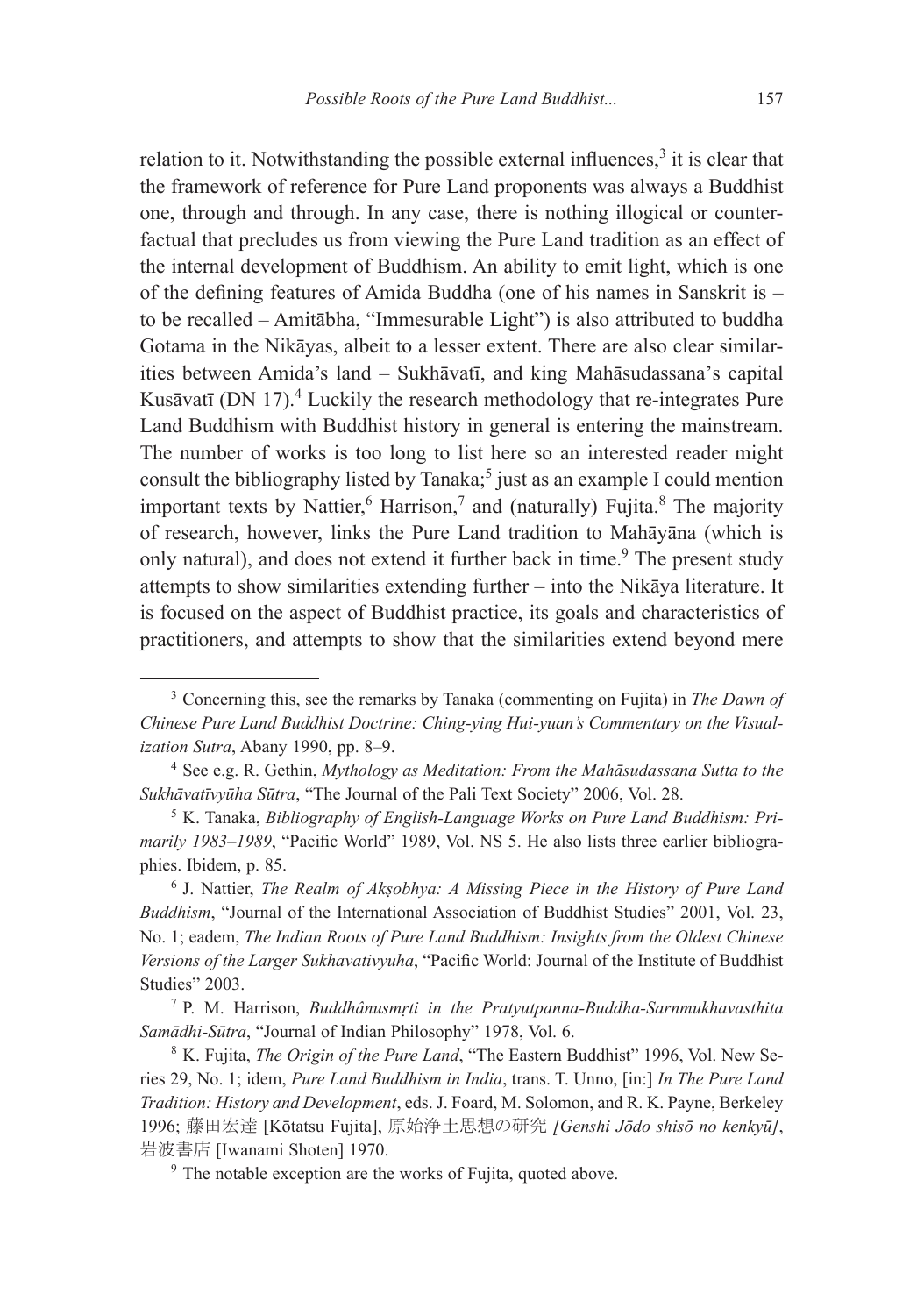terminology into similarly linked clusters of concepts. Obviously, many ideas of the Pure Land Buddhism were transformed, owing to the Mahāyāna turn; however, the similarity of the general pattern is – in my opinion – still visible, which lends support to the hypothesis that Pure Land Buddhism is the result of a conscious and quite conservative elaboration on a certain subset of Buddhist thought, already apparent within the Nikāya literature.

As is well known, the tradition of Pure Land Buddhism developed around the core of three sutras: the Larger and the Smaller Sukhāvatīvyūha<sup>10</sup> and the Sutra of Contemplation on the Buddha of Immeasurable Life.<sup>11</sup> The sutras are not always mutually congruent but what is important for the present discussion is the set of ideas they contain that became the foundation for the developed Pure Land tradition. The tenets were chosen and interpreted to support the vision of an easy path to emancipation (via the aid of Amida Buddha), much shorter than the regular one (through the intermediate goal of reaching rebirth in Amida's land – Sukhāvatī), and accessible virtually to anyone.12 With time the trend progressed towards interpreting the easy path as designed especially for the least capable beings and the most difficult times, which culminated in Shinran's thought. Even the exclusion formula that barred those committing the five actions of immediate retribution was interpreted as in fact allowing trespassers to enter Sukhāvatī.

The fast track towards emancipation, via rebirth in the heaven-like realm of Amida, and the easy practice accessible to all, with the emphasis on the least capable beings seem to be the defining traits in Pure Land Buddhism. We will try to identify a similarly woven set of strands in the Nikāya literature. For the sake of analysis we will distinguish ideas describing external practices, as

 $10$  Historically the most influential versions were T 366 for the Smaller Sutra (SSV) and T 360 for the Larger Sutra (LSV). There is also a Sanskrit version, a Tibetan translation and another Chinese translation of the Smaller Sutra and even more extant versions of the Larger Sutra. For recent translation of the two sutras made independently from Sanskrit and Chinese versions see: *Land of Bliss: the Paradise of the Buddha of Measureless Light: Sanskrit and Chinese Versions of the Sukhāvatīvyūha Sutras*, ed. L. O. Gómez, 'Studies in the Buddhist Traditions', Honolulu 1996.

<sup>11</sup> T 365 (ADS). Sutra entitled *guān wúliángshòu jīng* (j. *kammuryōju kyō* 觀無量壽 經) is supposed to be a translation, with reconstructed Sanskrit titles \**amitāyurdhyāna sūtra* or \**amitāyurbuddhānusmṛti sūtra*. It is doubted, however, that there ever existed a Sanskrit root text for this "translation." For the English version with the (Chinese) original and commentary see: M. Yamada, *The Sutra of Contemplation on the Buddha of Immeasurable Life as Expounded by Śākyamuni Buddha*, Kyoto 1984.

 $12$  On the rationale behind this process in the Mah $\bar{a}$ yana in general see e.g. P. M. Harrison, op. cit.; J. Nattier, *The Realm of Akṣobhya...*, op. cit.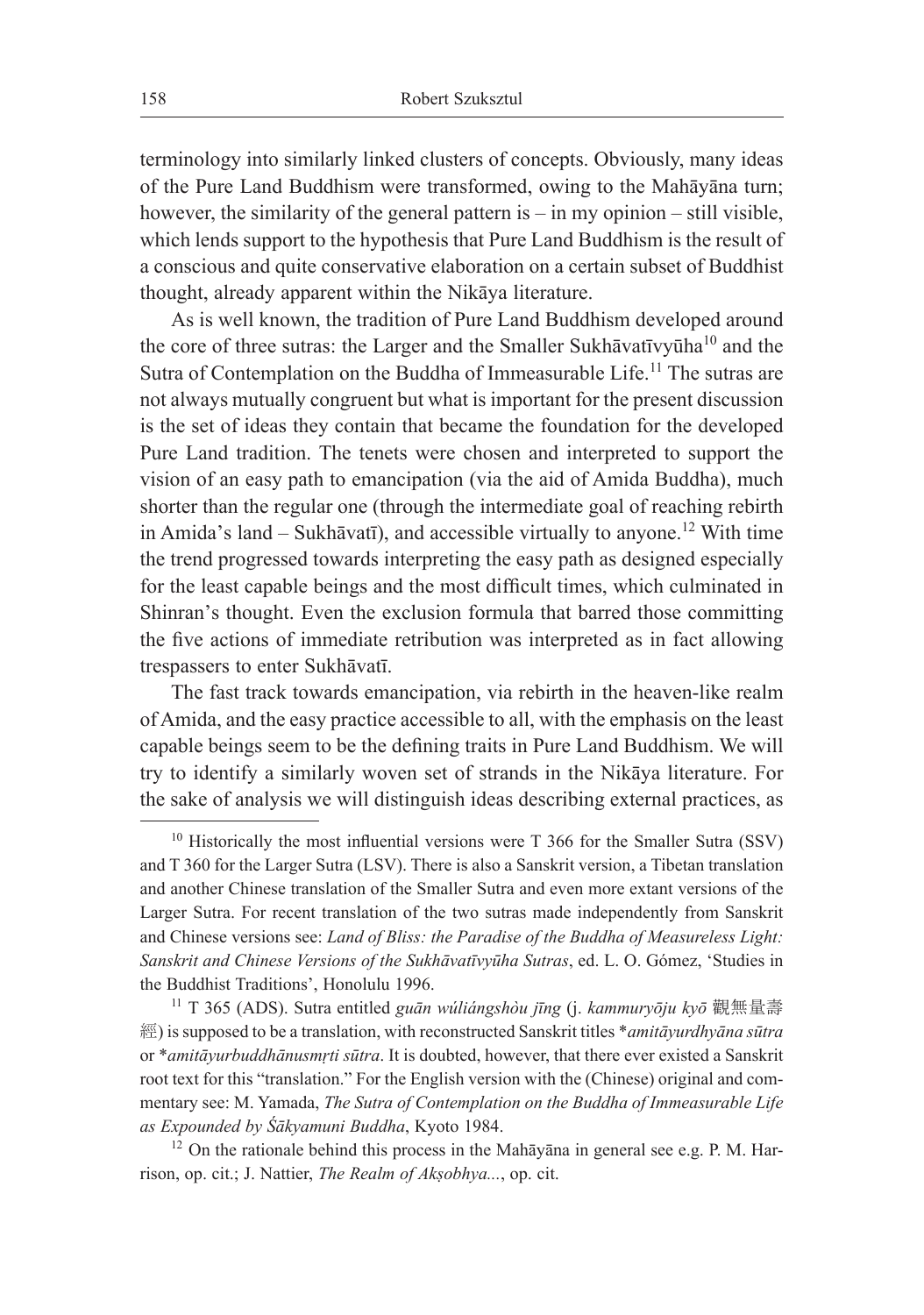well as the accompanying mental attitudes which Buddhism also considers as  $(internal, and - by far - the most important) acts. There will be also mention$ of the external circumstances and conditions for those acts, and finally, the descriptions of people undertaking the specified practices.

### ANUSSATI – MINDFULNESS OR RECOLLECTION

The most popular list of recollections in the Pāli canon includes six items: the Buddha, the Dhamma, the Sangha (making a subset of three), virtuous behaviour, generosity, and the devas.<sup>13</sup> A slightly artificial inclusion of the other four – recollection of breathing (*ānāpānasati*), of death (*maraṇasati*), of the body (*kāyagatāsati*), and of peace (*upasamānussati*) – complete the list of ten objects.

I will discuss *buddhānussati* as an example, for it is this practice and its modifications (known in Eastern Buddhism as 念佛 – ch. *niànfó*, j. *nembutsu*) that gained enormous importance in Pure Land thought. It is mentioned repeatedly in the most crucial parts of the Pure Land sutras – for example in the  $16<sup>th</sup>$  visualisation in ADS, where it is the suggested practice for the lowest rank of the lowest grade of people to be reborn in Sukhāvatī. In the 9<sup>th</sup> visualisation of ADS, those who practice *buddhānussati* are embraced by the light of Amida, never to be abandoned. Mindfulness of the Buddha is also recommended in the epilogue of that sutra.<sup>14</sup> Similarly in the LSV, all the three grades of beings who reach the rebirth in the Pure Land practice *nembutsu* as one of the preconditions for that goal.<sup>15</sup> SSV is specific in that the mindfulness of the Three Jewels is described as a kind of spontaneous practice cultivated by beings already born in the Pure Land, induced by hearing tinkling bells and singing birds.<sup>16</sup> There are, however, fragments in that sutra that directly prescribe some practices that can be seen as variations of *anussati*. Amongst them are hearing the title of the discourse itself, and remembering the names of buddhas mentioned there,<sup>17</sup> or hearing about the qualities of Amida and keeping in mind his name.<sup>18</sup>

<sup>13</sup> AN 6.9; DN 33.9: '*cha anussatiṭṭhānāni — buddhānussati, dhammānussati, saṅghānussati, sīlānussati, cāgānussati, devatānussati*.'

<sup>&</sup>lt;sup>14</sup> M. Yamada, op. cit., pp. 109, 59, 113.

<sup>15</sup> *Land of Bliss...*, op. cit., pp. 92–92, 187–188.

<sup>16</sup> Ibidem, pp. 17–18, 147.

<sup>17</sup> Sanskrit version, see ibidem, p. 21.

<sup>18</sup> Chinese version, see ibidem, p. 148.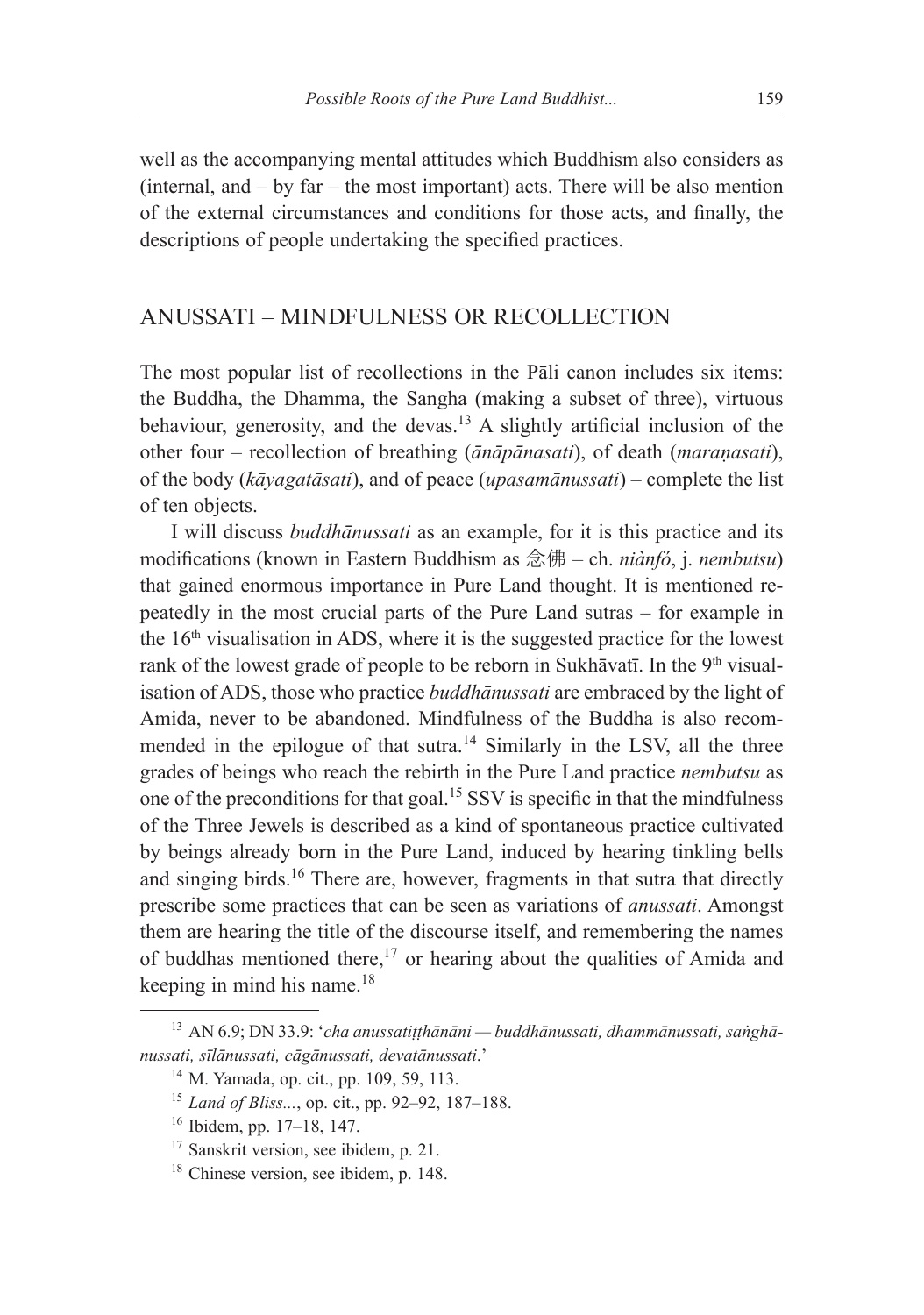In the Pāli canon, the Buddha speaks very highly of the results of various *anussatis*.

Bhikkhus, there is one thing that, when developed and cultivated, leads exclusively to disenchantment, to dispassion, to cessation, to peace, to direct knowledge, to enlightenment, to *nibbāna*. What is that one thing? Recollection of the Buddha.<sup>19</sup>

The recollection consists of calling to mind the epithets of the Buddha, which represent his unique characteristics and should also include calling to mind examples of events manifesting these characteristics.

[...] a noble disciple recollects the Tathagata thus: "The Blessed One is an arahant, perfectly enlightened, accomplished in true knowledge and conduct, fortunate, knower of the world, unsurpassed trainer of persons to be tamed, teacher of devas and humans, the Enlightened One, the Blessed One."<sup>20</sup>

The practice is so beneficial because it fills the mind with very profitable content. Thus directed and engaged, the mind is blocked from taking an unprofitable object (based on the three roots of lust, hatred and delusion). The process is explained in the following fragment:

When a noble disciple recollects the Tathāgata, on that occasion his mind is not obsessed by lust, hatred, or delusion; on that occasion his mind is simply straight, based on the Tathāgata [*tathāgataṃ ārabbha*]. A noble disciple whose mind is straight [*ujugatacitto*] gains inspiration in the meaning, gains inspiration in the Dhamma, gains joy connected with the Dhamma [*dhammūpasaṃhitaṃ pāmojjaṃ*]. When he is joyful, rapture arises [*pamuditassa pīti jāyati*]. For one with a rapturous mind, the body becomes tranquil [*kāyo passambhati*]. One tranquil in body feels pleasure [*sukhaṃ vediyati*]. For one feeling pleasure, the mind becomes concentrated [*cittaṃ samādhiyati*]. This is called a noble disciple who dwells in balance amid an unbalanced population, who

<sup>19</sup> *The Numerical Discourses of the Buddha: A Translation of the Aṅguttara Nikāya*, ed. Bodhi, seria 'The Teachings of the Buddha', Boston 2012, p. 116. AN 1.296: '*ekadhammo, bhikkhave, bhāvito bahulīkato ekantanibbidāya virāgāya nirodhāya upasamāya abhiññāya sambodhāya nibbānāya saṃvattati. katamo ekadhammo? buddhānussati*.' The same is said about the other objects from the set of ten. The six recollections are counted among the factors conducive to the direct knowing of lust. AN 6.141: *'rāgassa, bhikkhave, abhiññāya cha dhammā bhāvetabbā. katame cha? buddhānussati, dhammānussati, saṅghānussati, sīlānussati, cāgānussati, devatānussati. rāgassa, bhikkhave, abhiññāya ime cha dhammā bhāvetabbā ti*.*'*

<sup>20</sup> Translation by ibidem, p. 862. AN 6.10: '…*ariyasāvako tathāgataṃ anussarati – 'itipi so bhagavā arahaṃ sammāsambuddho vijjācaraṇasampanno sugato lokavidū anuttaro purisadammasārathi satthā devamanussānaṃ buddho bhagavā'ti.*'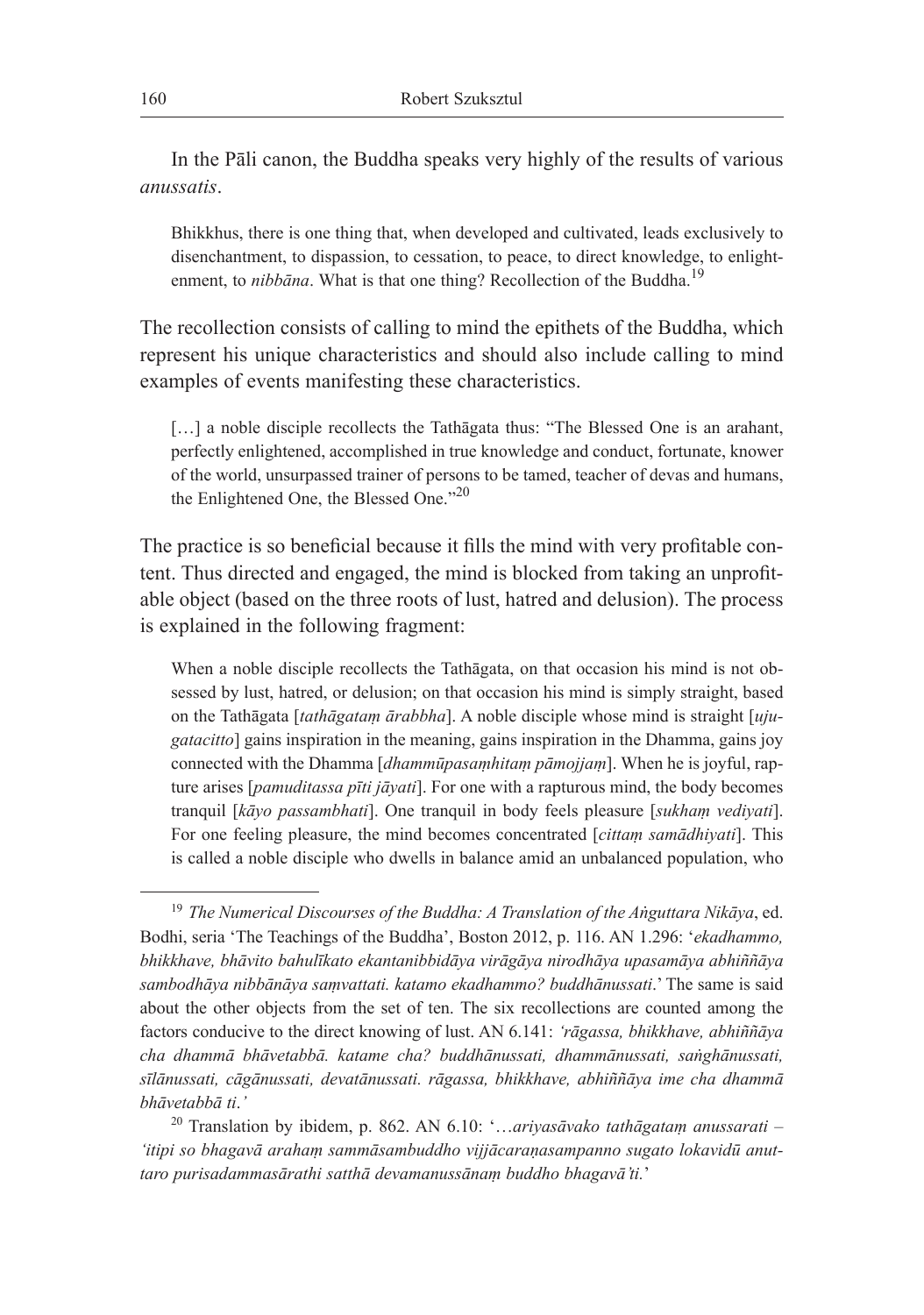dwells unafflicted amid an afflicted population. As one who has entered the stream of the Dhamma [*dhammasotam samāpanno*], he develops recollection of the Buddha.<sup>21</sup>

It is to be noted here that this practice – as in Pure Land thought – is associated with joyful feelings (*pāmojja*, *pīti*, *sukha*) and concentration (one-pointedness of attention). The person undertaking it is compared with one who has entered the stream (*sotāpanna*), and thus is bound irreversibly to awakening. This is particularly important, as the Pure Land way is seen as an indirect path towards emancipation. The proximate goal is to easily reach the stage of irreversibility (s. *avaivartika*, *avinivartanīya*) 22 on the way to enlightenment, by being reborn in Amida's Pure Land. Being there, one also easily progresses towards the final goal with the certainty of ultimately reaching it. There is thus functional similarity (i.e. the aspect of irreversibility) between the three fruits of the Path in the Pāli canon (*sotāpanna*, *sakadāgāmīn*, *anāgāmīn*) and the non-retrogression stage the Pure Land sutras speak of.<sup>23</sup>

## MODIFICATIONS OF THE PRACTICE OF BUDDHĀNUSSATI

Two other prominent practices in Pure Land Buddhism – that is, visualisation and calling the name of the Buddha – should also be seen as variations in the practice of *anussati*. We have already seen such modification in SSV, where hearing about the qualities of Amida and keeping his name in mind is prescribed. This practice is structurally very much like the typical *buddhānussati*. Various names of Amida are substituted for the word "buddha", and his qualities substitute the standard set of qualities known from the Pāli canon. A little bit more remote is the practice of keeping in mind the names of buddhas mentioned in SSV, as a way of ensuring their protection, but again, the dissimilarity is minor. ADS, in the description of the worst kind of people

<sup>21</sup> *The Numerical Discourses…*, op. cit., pp. 862–863, 1565. AN 6.10, 11.11–13.

<sup>22</sup> Ch. *bùtuìzhuǎn*, j. *futaiten* 不退轉; or ch. *ebibázhì*, j. *abibatchi* 阿鞞跋致.

<sup>&</sup>lt;sup>23</sup> Obviously, the goal itself is redefined along the Mahāyāna lines. That is the reason why *arahants* (the stage of ultimate accomplishment in the Pali canon) are to be seen in the Pure Land, practicing towards the higher state – s. *anuttara samyak sambodhi* (ch. *ānòuduōluó sānmiǎo sānpútí*, j. *anokutara sammyaku sambodai* 阿耨多羅三藐三菩 提; ch. *wúshàngdào xīn*, j. *mujōdō shin* 無上道心; ch. *wúshàng zhèngzhēndào yì*, j. *mujō shōshindō i* 無上正眞道意). All three Pure Land sutras mention *arahants* or *sāvakas* (s. *śrāvakas*) in Sukhāvatī.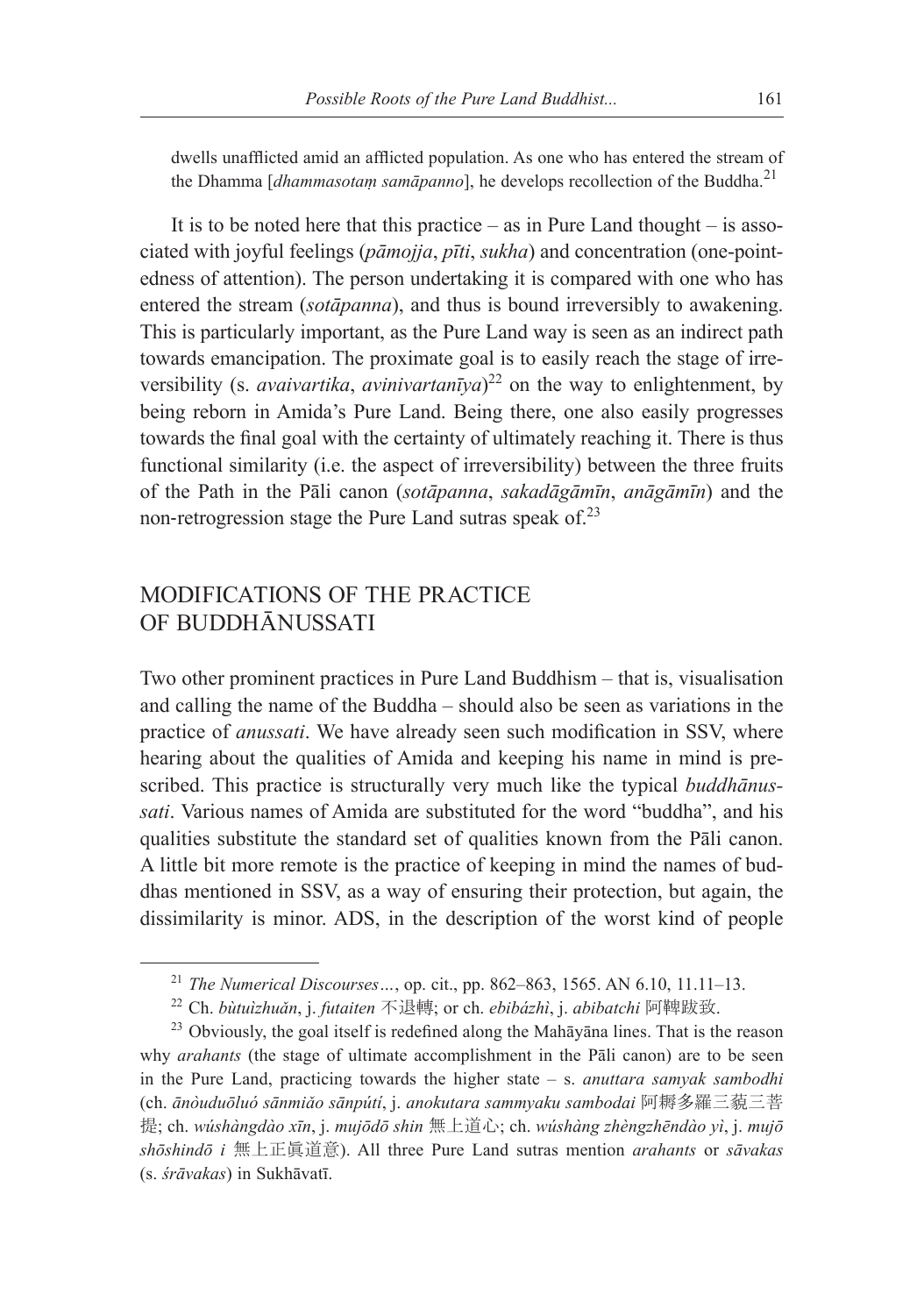reaching rebirth in Sukhāvatī, presents some evidence as to the probable way of evolution from *buddhānussati* to the practice of recitation:

When the life of such a foolish person is about to end, he meets a virtuous and learned teacher who comforts him in various ways, expounds for him the exquisite teachings, and urges him to be mindful of the Buddha [念佛 *nembutsu*]. But this person is too tormented by pain to be mindful of the Buddha. Then the virtuous friend says, 'If you cannot be mindful of the Buddha, you should say that you take refuge in the Buddha of Immeasurable Life.' And so, with a sincere mind and an uninterrupted voice, this person says 'Namu Amida Butsu' [南無阿彌陀佛] manifesting ten moments of thought and because he says the Buddha's name, with every thought-moment, the evil karma binding him to birth-and-death for eighty kotis of kalpas is eliminated.<sup>24</sup>

The equation of *nembutsu* with the *Namu Amida Butsu* formula is often treated as a matter of course, as if the two practices were identical. They are *not*, but ADS provides some logic for this identification. Reciting *Namu Amida Butsu* is seen there as a functional substitute of *nembutsu* designed for the afflicted beings in difficult times. There are also precedents for this practice in the Pāli canon, where the Buddha, when remembered (*anussarati*) and honoured (*namo*) by beings in times of trouble, answers their plea for help, and becomes a powerful refuge (*saraṇa*). Thus he rescues supplicant gods from the hands of asuras.<sup>25</sup> This is only amplified in the Pure Land tradition. Its essence after all is defined as the easy path for all beings in the times of the Dharma decline (ch. *mòfǎ*, j. *mappō* 末法). One must note in this connection a very important fragment in LSV, declaring that this sutra will be accessible to beings for a hundred more years after all other Buddhist teachings disappear.<sup>26</sup>

All the above mentioned practices are thus "hybrid" versions of *buddhānussati*, based on the logic that whether we visualise some buddha, or hear (an aspect prominent in LSV), remember, or utter his name, we are keeping him in mind. As was said earlier, the practice of *buddhānussati* is seen in the Pāli canon as a blocker of harmful mind-content. ADS has a similar observation to make, although more pronounced:

Therefore, when you perceive a buddha in your mind, it is your mind that possesses the thirty-two prominent features and the eighty secondary attributes; your mind becomes a buddha; your mind is a buddha; and the wisdom of the buddhas – true, universal,

<sup>24</sup> M. Yamada, op. cit., p. 109.

<sup>25</sup> See e.g. SN 2.9–10.

<sup>26</sup> *Land of Bliss...*, op. cit., p. 221.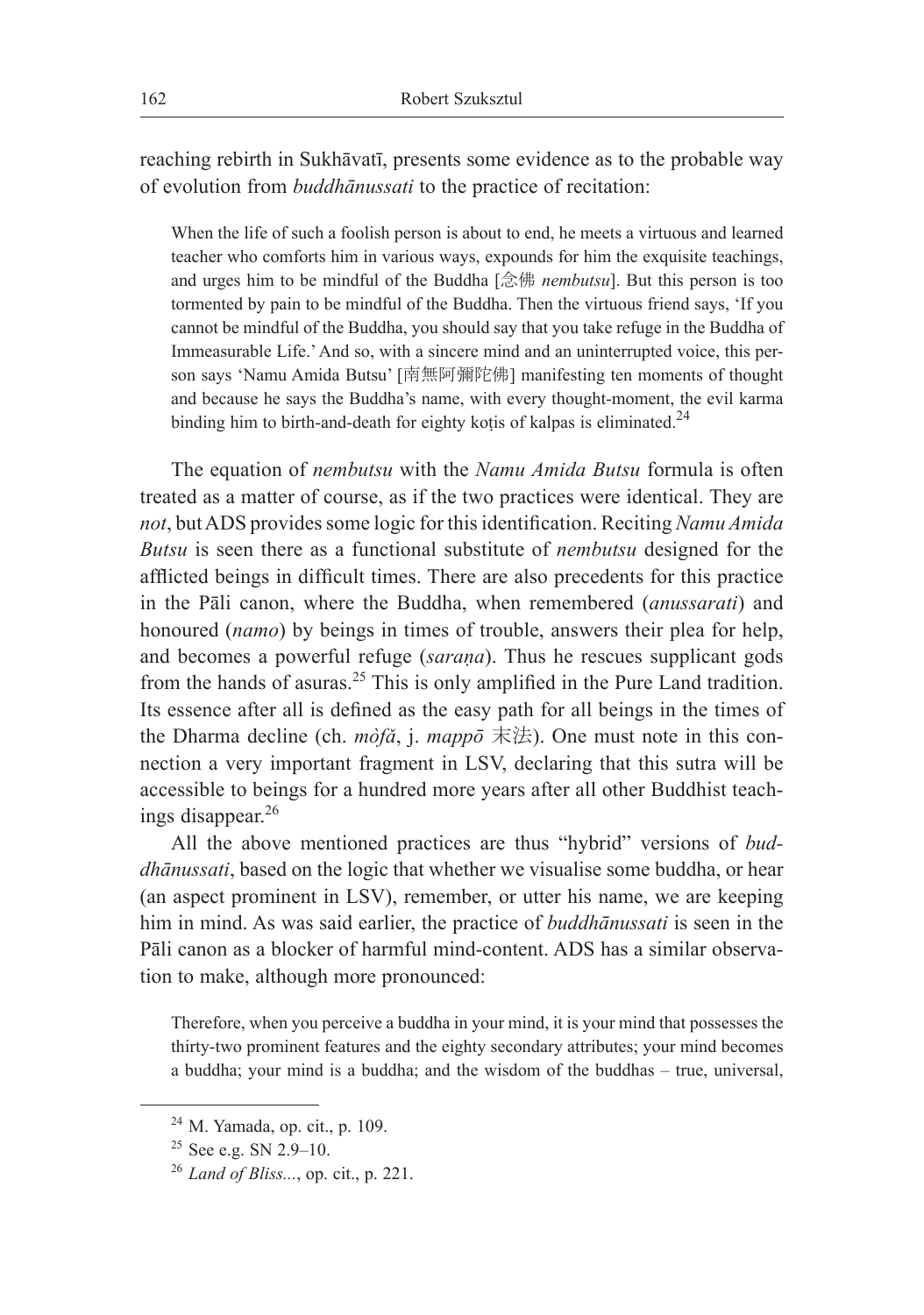and ocean-like – arises from this mind. Therefore, you should single-mindedly fix your thoughts and clearly perceive the Buddha, Tathāgata, Arhat, Samyaksambuddha.<sup>27</sup>

A strikingly similar discussion is recorded in later layer of the Pāli canon – Milindapañhā text, where reflecting upon the Buddha's qualities seems to be close to partaking in them or benefitting from them somehow, what can guarantee heaven even for an impenitent sinner on a deathbed:

The king said: 'Your people say, Nâgasena, that though a man should have lived a hundred years an evil life [*yo vassasataṃ akusalaṃ kareyya*], yet if, at the moment of death, thoughts of the Buddha should enter his mind [*maraṇakāle ca ekaṃ buddhaguṇaṃ satiṃ paṭilabheyya*], he will be reborn among the gods [*so devesu uppajjeyyā*]. This I don't believe. And thus do they also say: "By one case of destruction of life a man may be reborn in purgatory." That, too, I cannot believe.' 'But tell me, O king. Would even a tiny stone float on the water without a boat?' 'Certainly not.' 'Very well; but would not a hundred cart-loads of stones float on the water if they were loaded in a boat?' 'Yes, they would float right enough.' 'Well, good deeds are like the boat.' 'Very good, Nâgasena!'<sup>28</sup>

It should be stressed that the physical form of a teacher, his everyday behaviour, the actions he would undertake or refrain from, were accepted in India as an important criterion for judging the truth of his teaching. The teacher and the teaching were treated as one and inseparable; the flaws in one were taken as the flaws in the other. The teacher could incite trust in the doctrine before the doctrine was actually learnt by the apprentice. He also served as the ultimate guide (i.e. example) for the dos and don'ts on the path. The crucial importance of a visual contact with the teacher, especially in the case of young, inexperienced students, was certainly clear to the Buddha.

Then, while the Blessed One was alone in seclusion, a reflection arose in his mind thus: "The Sangha of bhikkhus has been dismissed by me. There are bhikkhus here who are newly ordained, not long gone forth, recently come to this Dhamma and Discipline. If they do not see me there may take place in them some alteration or change. Just as when a young calf does not see its mother there may take place in it some alteration or change  $[\dots]$ ."<sup>29</sup>

<sup>27</sup> Quoted from M. Yamada, op. cit., p. 51.

<sup>28</sup> T. W. Rhys-Davids, *The Questions of King Milinda. Part 1*, Oxford 1890, Vol. 35, pp. 123–124. KN, Mil 3.7.2.

<sup>29</sup> Bodhi, *The Connected Discourses of the Buddha: A Translation of the Saṃyutta Nikāya*, Boston 2000, p. 918; SN 22.80. See also MN 67, *Cātumā Sutta*.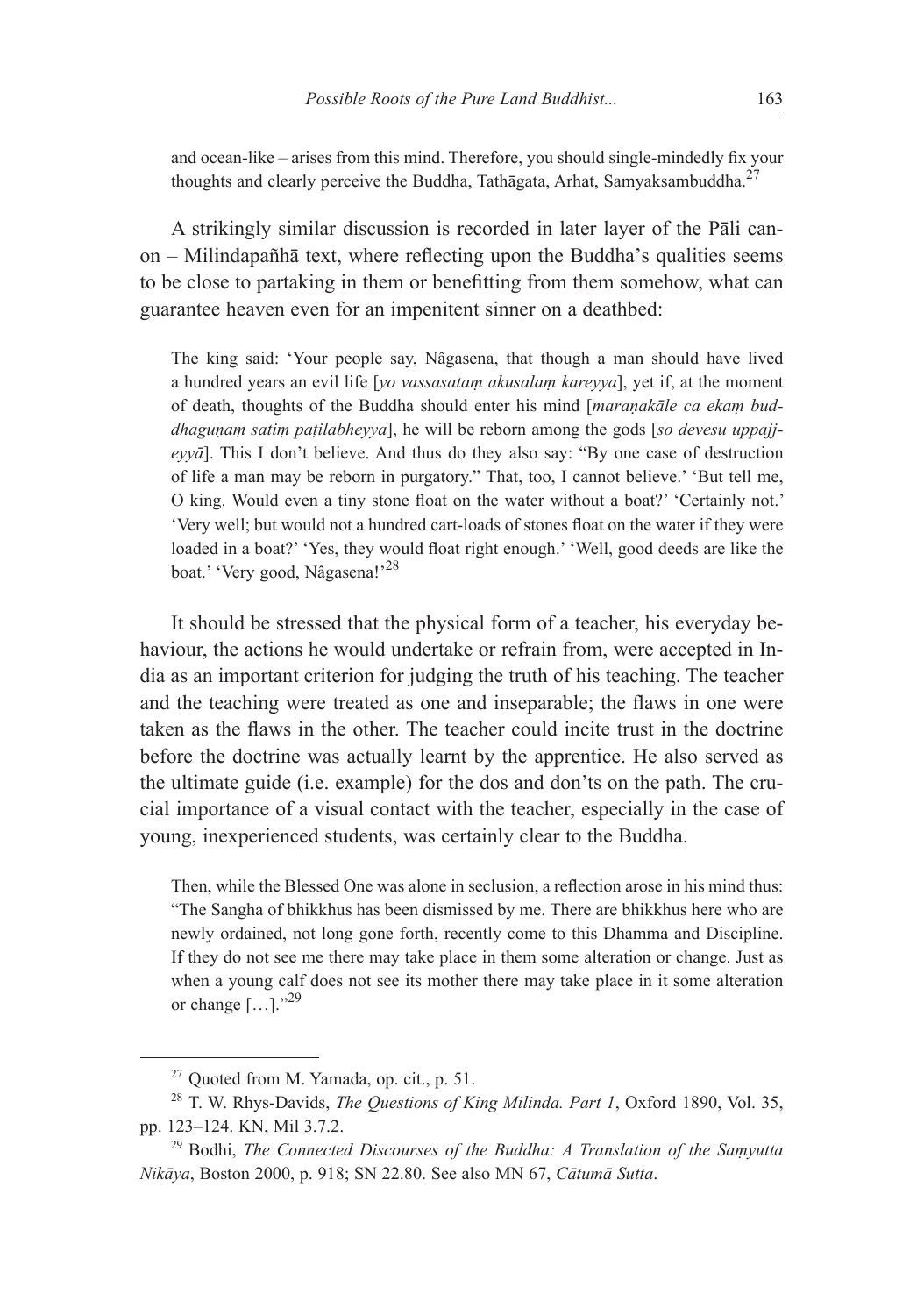Such contact must have been sought after by many students. The most striking example is the story of Vakkalī, who was declared by the Buddha as chief among those resolved through faith (*saddhādhimutta*).<sup>30</sup> His only wish was to see the Buddha, as recorded in SN 22.87. This was simultaneously his only reason for remorse and regret, as – due to his illness – he was unable to do so. His love and devotion must have been so intense, that the Buddha saw fit to counterbalance it somehow, leading to the pronouncement of his famous equation: "One who sees the Dhamma sees me; one who sees me sees the Dhamma. For in seeing the Dhamma, Vakkali, one sees me; and in seeing me, one sees the Dhamma."<sup>31</sup> From the preceding ("Enough, Vakkali! Why do you want to see this foul body?"), it is clear that in order to really see the Buddha, one must see beyond the physical form, and ponder his Dhamma, as that is what ultimately makes a buddha. However, taken out of context, this equation can serve as grounds for the belief that a visual contact with the teacher can in itself be a form of Dhamma teaching and even realisation. This contact was direct at first, established via the physical proximity of the Buddha. Those unable to meet the teacher in person, had to resort to the descriptions and stories about him, and most probably would try to picture him based on those stories. As time passed, the desire to meet, see and be guided by the Buddha became so pressing that an elaborate system of meditative practices leading to the visualisation of him and other buddhas was developed, as suggested by Harrison.<sup>32</sup> His argument, however, can be strengthened. Not only after Buddha's death, but also during his lifetime, could the lack of his presence be heavily felt by many, as the story of Vakkalī suggests. The most striking example of this kind, that seems to describe visualisation practice is, however, the story of Piṅgiya, found in the very old layer of the Pāli canon, the *Suttanipāta*:

'I see him in my mind as if with my eye [*passāmi naṃ manasā cakkhunāva*], vigilant, O Brâhmana, night and day; worshipping [*namassamāno*] I spend the night, therefore I think I do not stay away from him.' 'Belief and joy, mind and thought [*saddhā ca pīti ca mano sati ca*] incline me towards the doctrine of Gotama; whichever way the very wise man goes, the very same I am inclined to.' 'Therefore, as I am worn out and feeble, my body does not go there, but in my thoughts I always go there [*saṃkappayantāya vajāmi niccaṃ*], for my mind, O Brâhmana, is joined to him [*mano hi me brāhmaṇa tena yutto*].'<sup>33</sup>

<sup>30</sup> *The Numerical Discourses of the Buddha...*, op. cit., p. 110; AN 1.208.

<sup>&</sup>lt;sup>31</sup> Bodhi, *The Connected Discourses of the Buddha...*, op. cit., p. 939; SN 22.871.

 $32$  P. M. Harrison, op. cit., pp. 37–38. Harrison quotes there one striking passage from E $\overline{A}$ , that clearly shows *buddhānusmṛti* as both reminiscence and visualisation practice.

<sup>33</sup> Sn 1148–1150. The quotation is from V. Fausbøll, *The Sutta-Nipâta*, Oxford 1881, p. 212.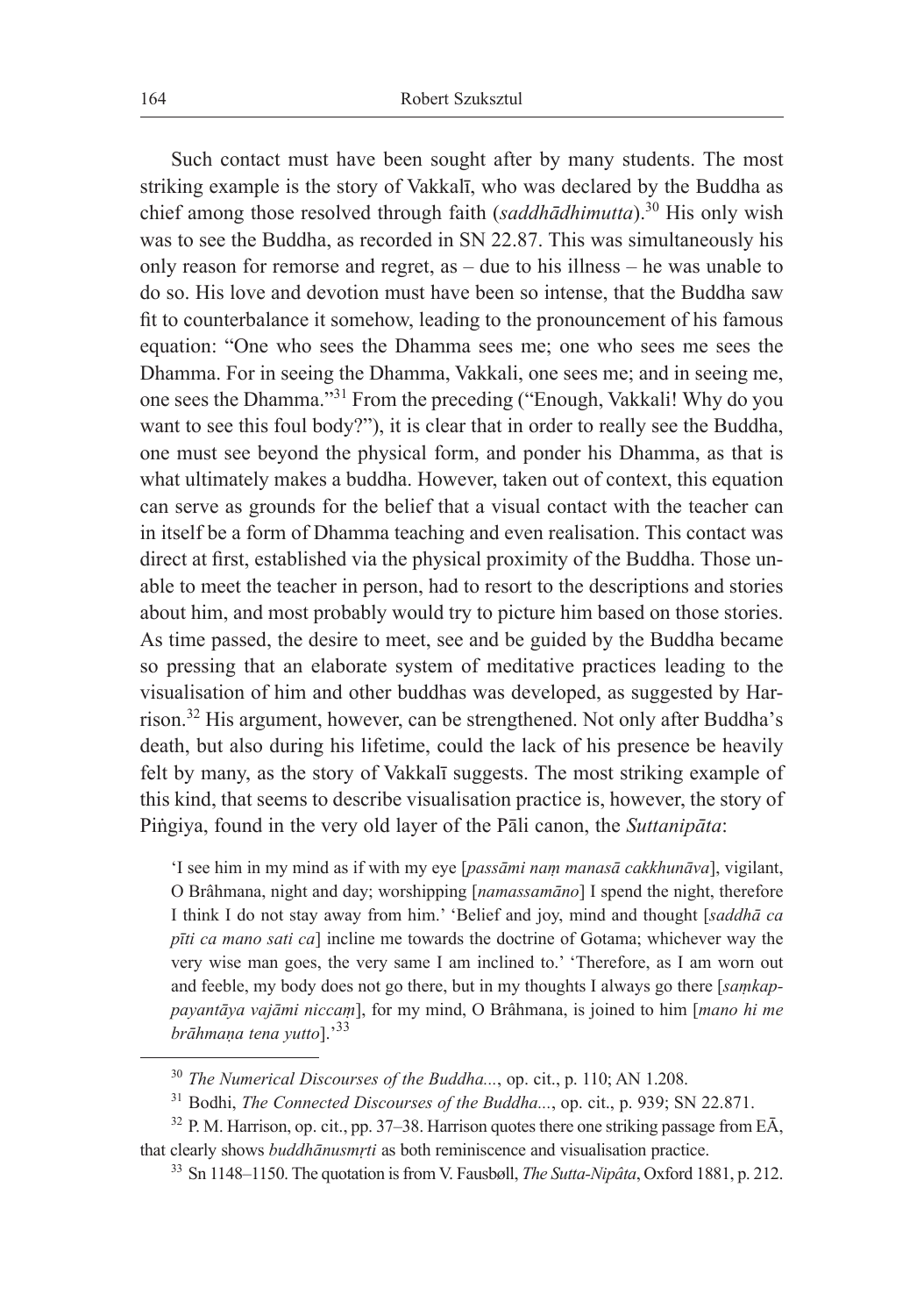Fausbøll translated the phrase "*passāmi naṃ manasā cakkhunāva*" as "in my mind and with my eye" which seems wrong, given the context that is precisely about Piṅgiya's inability to follow the Buddha due to his frailty. I have corrected it to "in my mind as if with my eye." This reading is confirmed by the commentary (SnA) also: "*passāmi naṃ manasā cakkhunāvāti taṃ buddhaṃ ahaṃ cakkhunā viya manasā passāmi*." In my opinion, this fragment clearly mentions a successful attempt at visualising the Buddha.

The practice of *anussati* also has unmistakable affinities with the development and characteristics of faith (*saddhā*, *pasāda*), as will be shown next.

### ATTITUDES – FAITH, REVERENCE, GENEROSITY

Given the crucial role of faith (or trust) connected with Amida and his vows in the Pure Land sutras, and the enormous impact of this tenet on the development of the Pure Land tradition, it is important to note some similarities with the Pāli canon.

Faith in the Pāli canon is understood as a root factor, being a necessary precondition for undertaking any further practice. It is because of faith that clansmen go forth from the home life into homelessness (*ekacco kulaputto*  saddhā agārasmā anagāriyam pabbajito hoti).<sup>34</sup> Apart from being a necessary impetus for entering the path, faith also has a prominent place within the path itself. It is listed as the first factor within the *indriyas* and *balas* (the others being energy, mindfulness, concentration and wisdom), and is thus included twice within the very important list of 37 dhammas associated with awakening (*bodhipakkhiya dhammā*). The first position again stresses the point of departure in practice, but  $-$  rightly applied  $-$  any of them could be a guide in leading all the factors to the same goal.<sup>35</sup> In AN 11.14 we find an unequivocal statement that the ultimate manifestation of faith is liberation itself. More common, however, are situations that – something being missing – faith does not progress so far. In that case, faith guarantees the eventual attaining of liberation through the intermediate fruit of stream-entry<sup>36</sup> or – at the very

<sup>34</sup> Bodhi, Ñāṇamoli, *The Middle Length Discourses of the Buddha: A [New] Translation of the Majjhima Nikāya; Translated from the Pali*, Boston 2009, p. 218; MN 21. Also MN 29, MN 67, AN 4.122, etc.

<sup>35</sup> T. W. Rhys-Davids, *The Questions of King Milinda. Part 1*, op. cit., Vol. 35, p. 62. Mil 2.1.15.

<sup>36</sup> '[…] those bhikkhus who are Dhamma-followers or faith-followers are all headed for enlightenment.' Bodhi, Ñāṇamoli, op. cit., p. 236. MN 22: '*…ye te bhikkhū dhammānusārino saddhānusārino sabbe te sambodhiparāyanā*.'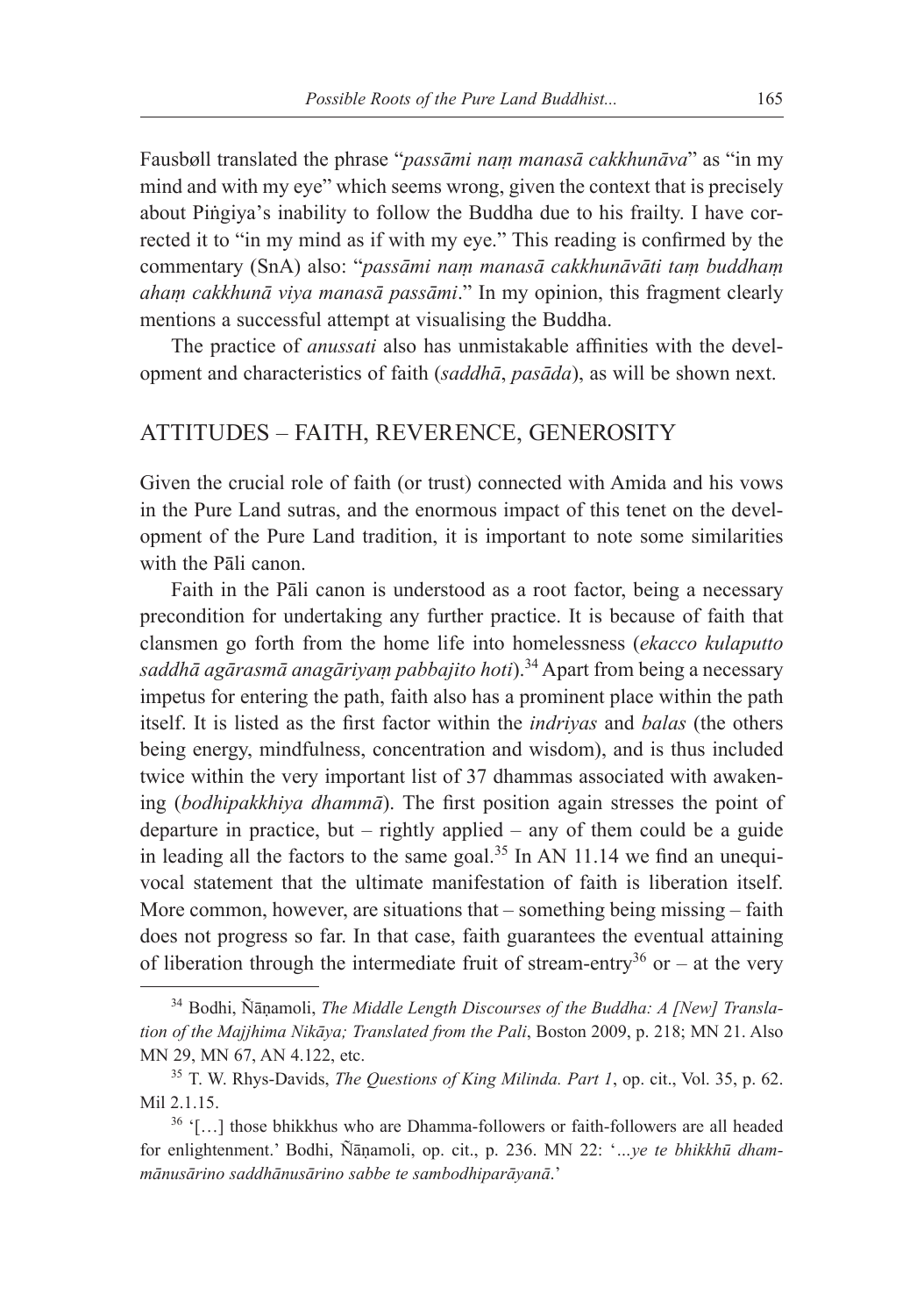least – rebirth in heaven.<sup>37</sup> It is worth mentioning that both fruits intertwine in Pure Land Buddhism, where one reaches a state of irreversibility<sup>38</sup> by attaining rebirth in the Pure Land.<sup>39</sup>

The connection between the faculty of faith and the fruit of stream-entry is unmistakable:

'And where, bhikkhus, is the faculty of faith to be seen? The faculty of faith is to be seen here in the four factors of stream-entry.<sup>40</sup>

'What are the four? Here, bhikkhus, the noble disciple possesses confirmed confidence [*aveccappasāda*] in the Buddha thus: "The Blessed One is an arahant, perfectly enlightened, accomplished in true knowledge and conduct, fortunate, knower of the world, unsurpassed leader of persons to be tamed, teacher of devas and humans, the Enlightened One, the Blessed One."' 'He possesses confirmed confidence in the Dhamma' […] 'He possesses confirmed confidence in the Sangha' […] 'He possesses the virtues dear to the noble ones – unbroken, untorn, unblemished, unmottled, freeing, praised by the wise, ungrasped, leading to concentration.'<sup>41</sup>

Speaking to householders, Buddha may substitute virtuous behaviour for the virtue of giving.

Here, chamberlains, a noble disciple possesses confirmed confidence in the Buddha [...] in the Dhamma [...] in the Sangha [...] He dwells at home with a mind devoid of the stain of stinginess, freely generous, open-handed, delighting in relinquishment, one devoted to charity, delighting in giving and sharing. A noble disciple who possesses these four things is a stream-enterer, no longer bound to the nether world, fixed in destiny, with enlightenment as his destination. $42$ 

There are these points to be noted: First of all, the practice of the first three recollections is defined in exactly the same terms as the three faiths, thus leading to the conclusion that the practice of *anussati* and the developing of

 $37$  '[...] those bhikkhus who have sufficient faith in me sufficient love for me, are all headed for heaven.' Ibidem, p. 236, 1211 n. 247. MN 22: '*…yesaṃ mayi saddhāmattaṃ pemamattaṃ sabbe te saggaparāyanā ti*.'

<sup>&</sup>lt;sup>38</sup> The fruit of entering the stream is defined in the Nikāyas as the first accomplishment associated with irreversibility.

<sup>&</sup>lt;sup>39</sup> Pure Lands as purified buddhaksetras possess both nirvānic and paradisiac characteristics.

<sup>40</sup> Bodhi, *The Connected Discourses of the Buddha...*, op. cit., p. 1670; SN 48.8.

 $41$  Ibidem, pp. 1788–1789; SN 55.1–3. Sometimes only one factor is mentioned – that is, the faith in the Buddha. See e.g. ibidem, p. 1671; SN 48.9–10.

<sup>42</sup> Ibidem, p. 1795; SN 55.6.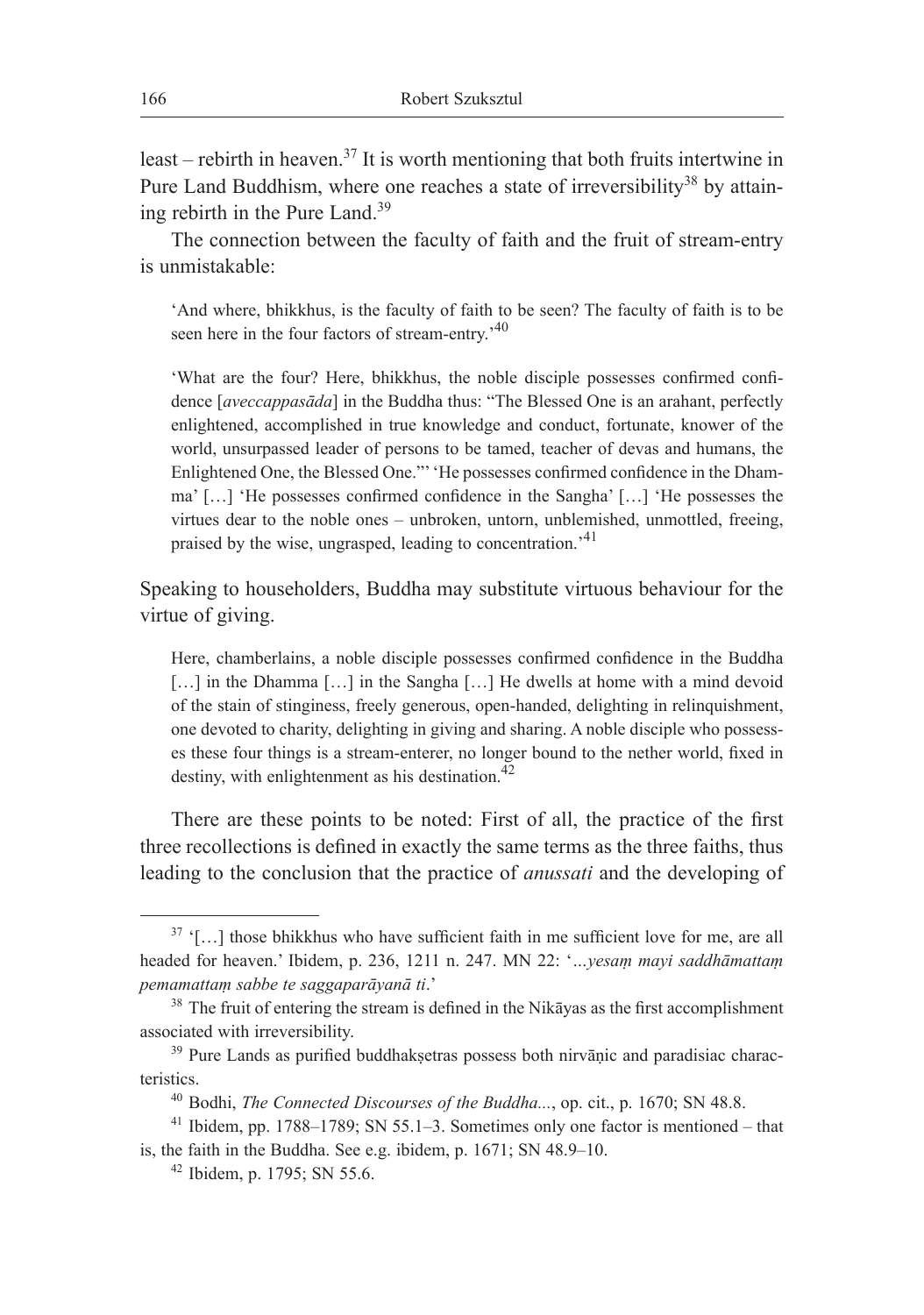faith go hand in hand; in fact, they might be seen as two aspects of the same mental attitude. Secondly, faith as *saddhā* (and naturally *anussati* as well) is identified with *pasāda* – the term having a connotation of brightness (light), clarity, and tranquil satisfaction, and very important in Pure Land Buddhism (e.g. *prasannacittā* in the 18th vow of Amida in the LSV). That association of faith and light (clarity), has a counterpart in the strong link between doubt and obscurity. It shows yet another early source for Pure Land thought – this time revolving around the darkness-dispelling light of Amida, allowing light (faith) to manifest itself. This theme is most prominent in Shinran's thought. In DN 33 we read the following definition: 'Three obscurations (*tamā*): One hesitates (*kankhati*), vacillates (*vicikicchati*), is undecided (*nādhimuccati*), is unsettled (*na sampasīdati*) about the past, the future, the present.'<sup>43</sup>

He who has faith in the Buddha does not engender doubts, and thus has no hesitation as to the proper course of action. Certainty has a tranquillising effect on the body, and thus allows concentration to develop. This process is seen in the previously quoted description of the effects of the practice of recollection.<sup>44</sup> Here is one more fragment stating the direct relationship between *saddhā* and *pasāda*.

The king said, 'Venerable Nâgasena, what is the characteristic mark of faith [*saddhā*]?' 'Tranquillisation [*sampasādanalakkhaṇā*], O king, and aspiration [*sampakkhandana-lakkhaṇā*].' 'And how is tranquillisation the mark of faith?' 'As faith, O king, springs up in the heart it breaks through the five hindrances – lust, malice, mental sloth, spiritual pride, and doubt – and the heart, free from these hindrances, becomes clear [*acchaṃ*], serene [*vippasannaṃ*], untroubled [*anāvilaṃ*].' […] 'And how is aspiration the mark of faith?' 'In as much as the recluse, on perceiving how the hearts of others have been set free, aspires to enter as it were by a leap upon the fruit of the first stage, or of the second, or of the third in the Excellent Way, or to gain Arahatship itself, and thus applies himself to the attainment of what he has not reached, to the experience of what he has not yet felt, to the realisation of what he has not yet realised – therefore is it that aspiration is the mark of faith. $145$ 

The fourth factor of stream-entry, is defined as either generosity or the "virtues dear to the noble ones." As shown above, the former seems to be equivalent to the latter in the case of (most) householders, thus constituting something of a "minimal set" of virtues or foundation for them.

<sup>43</sup> *The Long Discourses of the Buddha: A Translation of the Dīgha Nikāya*, ed. M. O. Walshe, 'The Teachings of the Buddha', Boston 1995, p. 484.

<sup>44</sup> See also e.g. Mil 3.7.7

<sup>45</sup> T. W. Rhys-Davids, *The Questions of King Milinda. Part 1*, op. cit., Vol. 35, pp. 54– 55. Mil 2.1.10–11.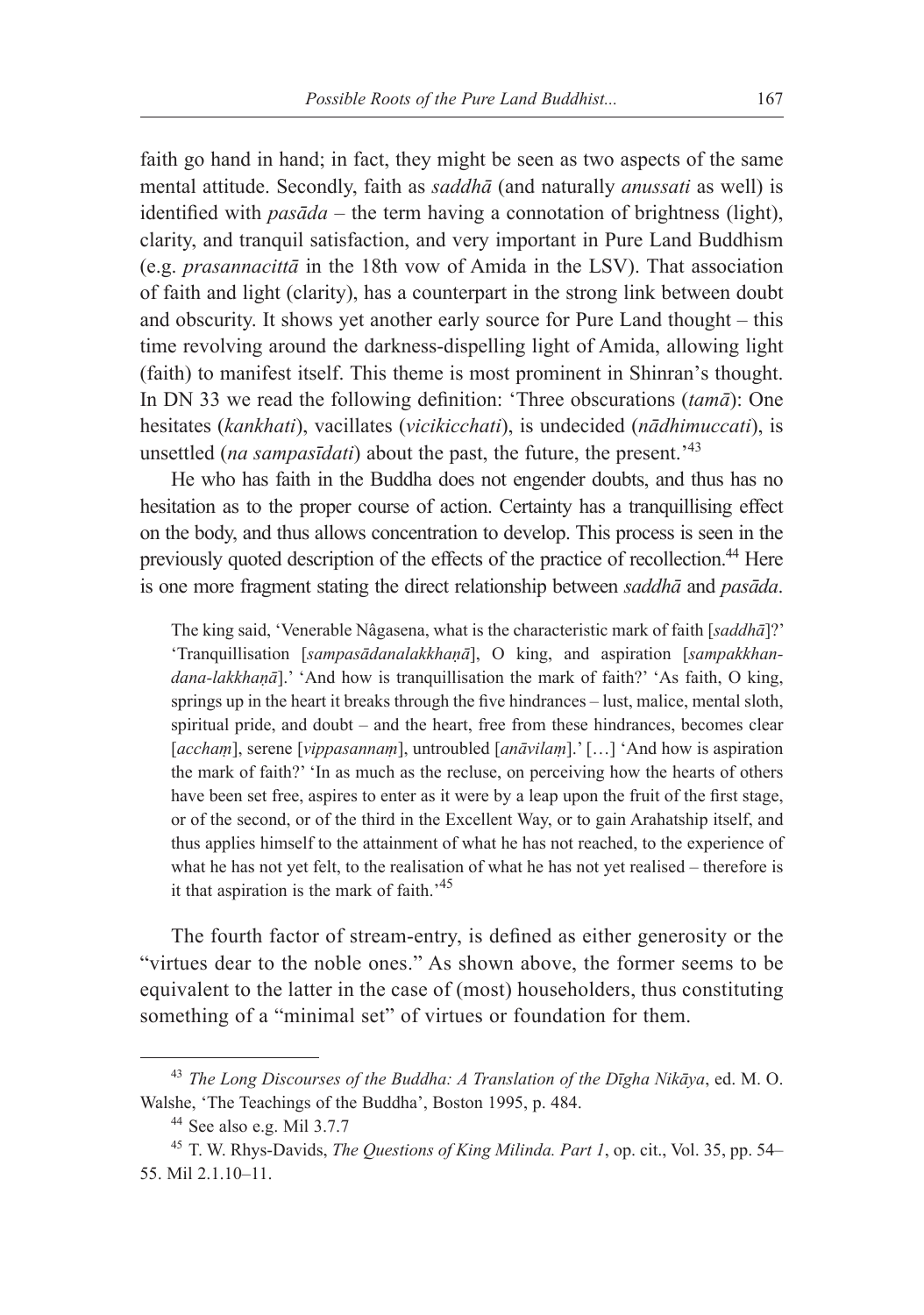Giving (generosity) to the various mendicants is praised by the Buddha as a virtuous deed. The more accomplished the receiver, the more merit the giver accrues. Of course the best 'field of merit' (*puññakkhetta*) is the Buddha and the Sangha of Nobles.46 In Pure Land sutras there are ample examples of the practice of giving, and the Pāli canon is no different. The acts of generosity may – although rarely – bring great fruit even in this life.<sup>47</sup> In general, however, the recompense for the act of giving is manifested in the quality of rebirth.

A man, for example, though his hands and feet are cut off, if he gave [*datvā*] to the Blessed One merely a handful of lotuses, would not enter purgatory for ninety-one Kalpas.<sup>48</sup>

In Vimānavatthu and the commentary there is a plethora of material describing happy rebirth as the consequence of an act of generosity. I want, however, to put greater stress on the state of mind connected with generosity, which can be defined as a reverence toward the receiver. Just after his awakening, the Buddha is said to have declared that it is ill to live without revering anything. However, not able to find anyone more accomplished than himself, he decided to hold in reverence the Dhamma through which he awoke. This is advisable to anyone.

Then a certain brahman's slave girl, going along with a jar of water, saw the Blessed One surrounded by the Order of monks, realized that they were tired and thirsty, and having a mind of faith [*pasannacittā*], wanted to give them water. "Even though these people of this village have resolved that nothing at all is to be given to the recluse Gotama and not even a show of respect is to be made," she said to herself, "Yet, if after I have found these supreme fields of merit [*puññakkhette*] and worthy recipients

<sup>46</sup> There was contention in the early Buddhist schools, as to the relation between the Buddha and the Sangha. Different opinions arose (thus engendering disputes) as to whether the Buddha is included within the Sangha or not, who is actually the recipient of the gifts, and how to count the amount of merit collected. This does not concern us here. Of course not only the quality of the recipient is important for the amount of merit gained, but also of the giver: 'Four purifications of offerings (*dakkhiṇā-visuddhiyo*): there is the offering purified (a) by the giver but not by the recipient, (b) by the recipient but not by the giver, (c) by neither, (d) by both.' (*The Long Discourses of the Buddha...*, op. cit., p. 493).

<sup>&</sup>lt;sup>47</sup> Mil 4.1.37 and Mil 4.8.25 report seven people who have been recompensed in the present life for their gifts, and four who visited heaven of the Thirty-three while living. They are Sumana, Ekasātaka, Puṇṇa, Mallikā, Gopālamātā, Suppiyā, Puṇṇā (of the first category), and the musician Guttila, and kings Sādhīna, Nimi, and Mandhātā of the second. See T. W. Rhys-Davids, *The Questions of King Milinda. Part 1*, op. cit., Vol. 35, p. 172, and idem, *The Questions of King Milinda. Part 2*, Oxford 1894, Vol. 36, pp. 145–147.

<sup>48</sup> Idem, *The Questions of King Milinda. Part 1*, op. cit., Vol. 35, p. 129. Mil 3.7.7.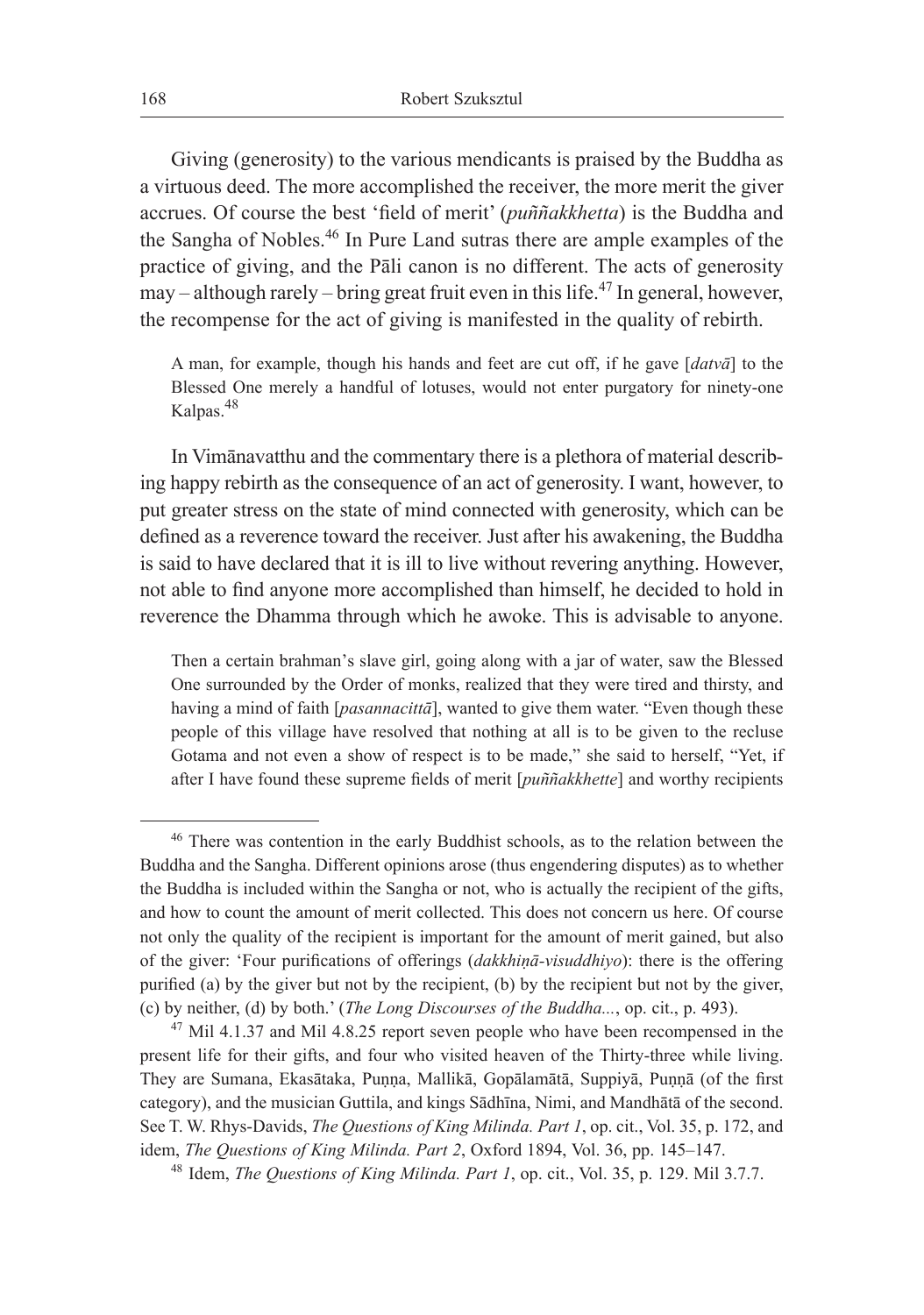of meritorious giving, I do not make a support for myself by a mere giving of water, when hereafter shall I be released from a life of woe? Gladly let my master and everyone who lives in the village beat or bind me, still I will give a gift of water to a field of merit such as this." When she had made this resolve, though the other women carrying water tried to stop her, without regard for her life she lifted down the water-jar from her head, placed it on one side, approached the Blessed One full of joy and happiness [*sañjātapītisomanassā*], greeted him with the five-fold veneration [*pañcapatiṭṭhitena vanditvā*], and offered him water. The Blessed One recognized the faith of her mind [*cittappasādaṃ oloketvā*], and as a favour to her washed his hands and feet and drank the drinking water. The water in the jar was not diminished. The girl saw this, so next, having faith of mind [*pasannacittā*], she gave to one after another of the monks, then to all of them. The water was still not diminished. Joyful and elated [*haṭṭhatuṭṭhā*], and with her water-jar as full as ever, she went home.<sup>49</sup>

We see here a relation between the mind of faith, reverent attitude, experience of joy and the act of generosity itself. There is also an awareness of the good consequences this entails. The act of merit should be kept in one's heart and recollected, for recalling the goodness of some act or a state of mind is conducive to repeating it in the future.

She kept that deed of merit in her heart [*sā taṃ puññaṃ hadaye ṭhapetvā*], thinking of it from time to time [*antarantarā anussarantī*]. Afterwards she died and was reborn in the realm of the Thirty Three. $50$ 

However, the merit can be gained even without the act of generosity. That is the proof that what really matters is the act of reverence itself. This is clearly visible in a story about the Caṇḍāla woman, who – otherwise destined for hell – was established in heaven without offering anything to the Buddha, except for honouring him.

And at that moment the Caṇḍāla woman was coming out of the city leaning on a stick; she saw the Blessed One approaching, and when she was opposite him, she stopped. The Blessed One also stopped and stood in front of her as if hindering her from going on. Then the venerable Mahā-Moggallāna, because he knew the Teacher's mind and that the woman's span of life was over, spoke urging her to veneration [*vandanāya*] of the Blessed One: "Caṇḍālī, honour [*vanda*] the feet of Gotama, widely famed. Out of compassion for you yourself the supreme seer stood (in front of you). Incline your mind favourably [*abhippasādehi manaṃ*] towards one who is worthy and steadfast as he. Make haste, honour him with clasped hands [*pañjalikā vanda*], for brief is your

<sup>49</sup> I. B. Horner, H. S. Gehman, *The Minor Anthologies of the Pali Canon: Part IV*, Pali Text Society, 1974, pp. 14–15; VvA 1.1.8.

<sup>50</sup> Ibidem, p. 10; VvA 1.1.6.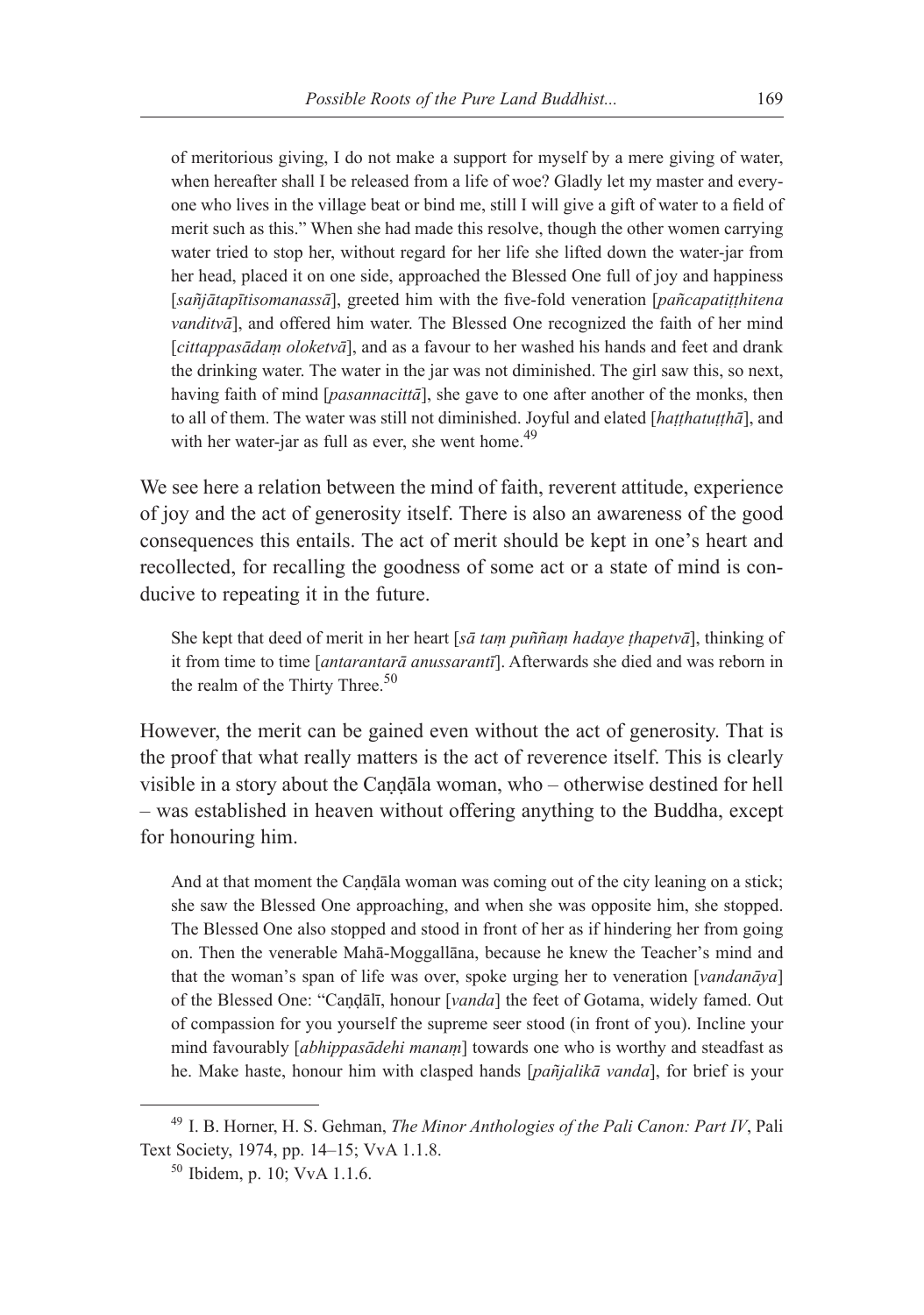life." And she listened to him, and with emotion she came to have faith in the Teacher, paid homage with the five-fold veneration, and with mind become one-pointed through joy in the Buddha she stood with head bowed [*satthari pasannamānasāva hutvā pañcapatiṭṭhitena vanditvā añjaliṃ katvā namassamānā buddhagatāya pītiyā ekaggacittā hutvā aṭṭhāsi*]. The Blessed One saying, "This is sufficient for her attainment of heaven," entered the city with the Order of monks.<sup>51</sup>

Reverence can be thus seen as an aspect of faith, and giving simply as an external manifestation of the reverential mind. All four factors of stream-entry are thus unmistakably associated with faith.

### VOW

For the Pure Land thought, the resolve, or vow, is one of the necessary preconditions for rebirth in Sukhāvatī, complementing, as it were, the vows of Amida. In the Pāli canon, a vow is understood as a powerful agent, able to bend natural laws, and remain active long after the author of the resolve passes from existence, even in an absolute sense, as in the case of arahants. It is stated in Milindapañhā, where three causes are given as the reason for the wondrous manifestations at the cetiyas built over the remains of arahants. Two of particular interest are the "steadfast resolve" (*adhiṭṭhāna*) concerning the miracles made by a certain arahant before his passing, and a similar resolve made by a woman or man of "believing heart" (*saddho pasanno*), "able, intelligent, wise, endowed with insight", who may bring some gift to the cetiya.<sup>52</sup> There seems to be, however, an ambivalent position concerning the vows. Some of them, as in the example above, are definitely beneficial, not for the agent, but for the intended receivers, stimulating their progress along the path. In this function, the vows in the Pāli canon have similar structure to the vows of Amida. An even more positive valorisation must be given to the resolve to reach awakening.

However, in most cases the subject and object of the vow is the same person, and the desired goal concerns the material conditions of life, here on earth or in heaven, so it is definitely a distraction from the ultimate goal of Buddhism. One example is AN 8.35, where eight types of rebirth thanks to generosity (and a resolve) are listed. The process is limited to virtuous people,

<sup>51</sup> Ibidem, p. 48; VvA 1.2.4.

<sup>52</sup> T. W. Rhys-Davids, *The Questions of King Milinda. Part 2*, op. cit., Vol. 36, pp. 174–175; Mil 5.3.7. The third cause for miracles is due to the gods who have pity for beings and want to establish them in true faith.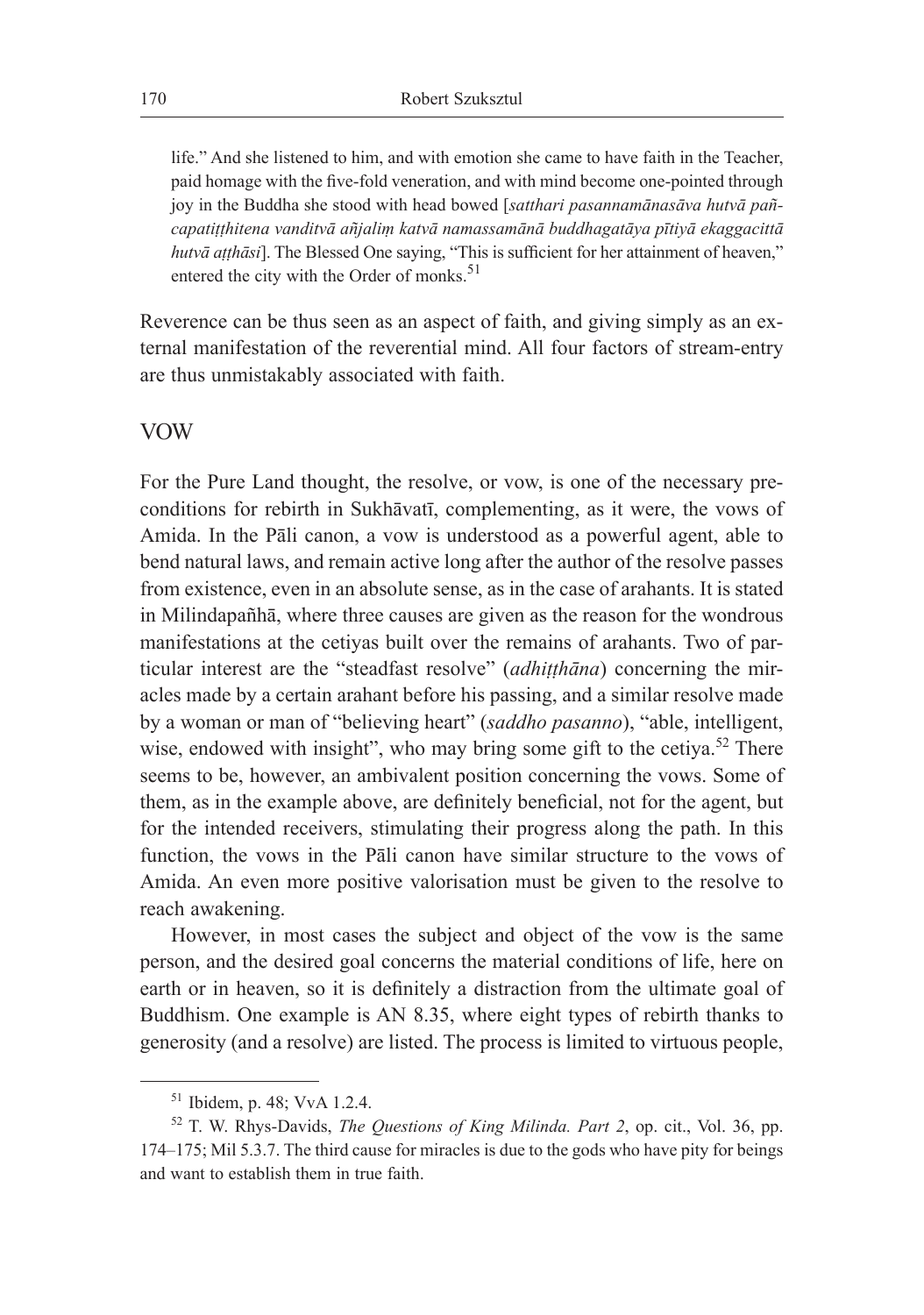excluding immoral ones (*tañca kho sīlavato vadāmi no dussīlassa*), and consists of fixing the mind (*taṃ cittaṃ adhiṭṭhāti*) on the desired goal. As a consequence, the "heart's wish of one who is virtuous succeeds because of his purity [*ijjhatāvuso, sīlavato cetopaṇidhi visuddhattā*]."53 What is important to note is that this practice is evidently directed to the common worldling, and explicitly described as "what is inferior [*hīne*], not developed higher" therefore clearly deviating from the proper goal of Buddhist teachings. Sometimes, however, the Buddha deepens his message, even when asked about precisely this, an inferior, type of goal, as seen in the following:

Master Gotama, we have such wishes [*kāmā*], desires [*chandā*], and hopes [*adhippāya*, intention] as these: "May we dwell in a home crowded with children! May we enjoy Kāsian sandalwood! May we wear garlands, scents, and unguents! May we receive gold and silver! With the breakup of the body, after death, may we be reborn in a good destination, in a heavenly world!" As we have such wishes, desires, and hopes, let Master Gotama teach us the Dhamma in such a way that we […] might be reborn in a good destination, in a heavenly world.<sup>54</sup>

Again, the request comes from the householders, so the Buddha teaches them some basic morality (three bodily and four verbal aspects of wholesome conduct – *kusala kammapatha*) together – as is relevant to the present discussion – with the four factors of stream entry.<sup>55</sup>

When, householders, the noble disciple possesses these seven good qualities and these four desirable states, if he wishes he could by himself declare of himself: "I am one finished with hell, finished with the animal realm, finished with the domain of ghosts, finished with the plane of misery, the bad destinations, the nether world. I am a stream-enterer, no longer bound to the nether world, fixed in destiny, with enlightenment as my destination."<sup>56</sup>

The person truly pursuing the ultimate goal should refrain from making a resolve about a future birth. The only advised method would be reaching heaven as a consequence of attaining one of the fruits of the path, thereby gaining the certainty of liberation, and that is precisely what the Buddha suggests in the above fragment.

<sup>53</sup> *The Numerical Discourses of the Buddha...*, op. cit*.*, p. 1168. See also DN 33.11 (*aṭṭhakaṃ*).

<sup>54</sup> Bodhi, *The Connected Discourses of the Buddha...*, op. cit., p. 1797; SN 55.7.

<sup>&</sup>lt;sup>55</sup> The fourth being in this case "virtues dear to the noble ones" not generosity.

<sup>56</sup> Bodhi, *The Connected Discourses of the Buddha...*, op. cit., p. 1799; SN 55.7.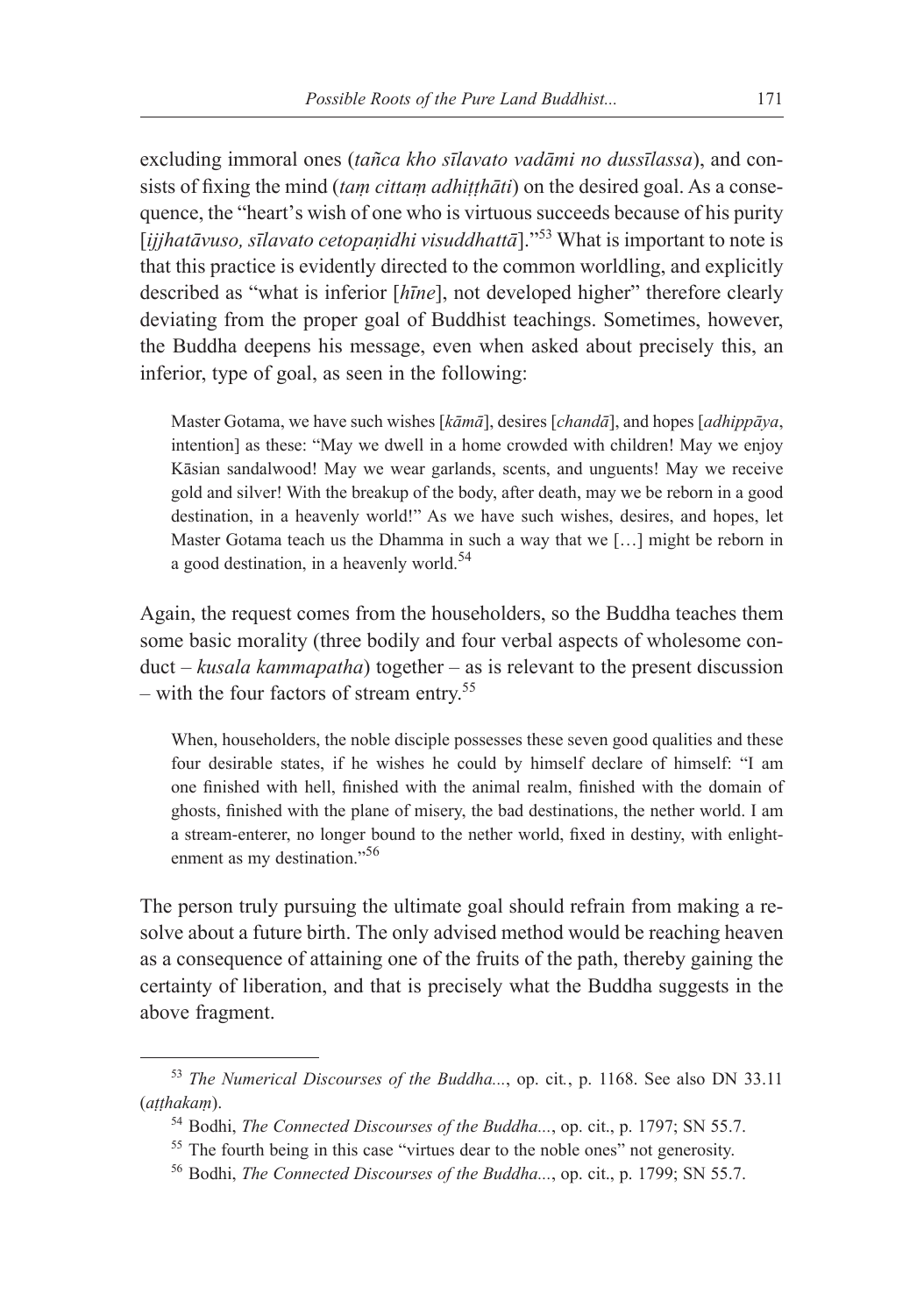The question that remains is how to explain the discrepancy between unambiguously positive assessment of making the vow to be reborn in the Pure Land tradition, and the ambivalent treatment in the Pāli canon, where on the one hand godly and human beings are advised to evoke right resolution (*attasammāpaṇidhi*),<sup>57</sup> while on the other, the monks should refrain from making a vow (*paṇidhi*) concerning renewed existences, here or there.<sup>58</sup> The key factor responsible for the difference is, in my opinion, the transformation of the Buddhist cosmology. Although in the Pāli canon we already have some notion about the Buddhist path being practicable and practiced in heavens, the general idea is that heavens are just the pleasurable planes of existence gained as a reward for karma with the very limited potential for any spiritual progress. Moreover, long as it is, the heavenly existence will ultimately end, and consequently, a being will fall into lower planes. In the traditional picture, a heavenly rebirth is therefore simply an inhibitor, an interruption, a pause in the process of progressing along the path.

With the advent and evolution of an idea of "buddha fields" (s. *buddhakṣetra*),<sup>59</sup> especially their purified versions (s. *pariśuddha kṣetra*; ch. *guótǔ qīngjìng*, j. *kokudo shōjō* 國土淸淨) or "pure lands" (ch. *jìngtǔ*, j. *jōdo* 淨土; ch. *jìngguó*, j. *jōkoku* 淨國) this picture changes radically. As we remember from the above quotation, Buddha recommends rebirth in heaven only as accompanying the state of one of the first three fruits of the path, which means the certainty of ultimately reaching awakening. This state of irreversibility is mirrored in Mahāyāna by the state of *avaivartika* – the certainty of ultimately

<sup>57</sup> Fausbøll translates *attasammāpaṇidhi* in Sn as "a thorough study of one's self" (V. Fausbøll, op. cit., p. 44). Similarly Walshe ("perfect development of one's personality") in DN 34 (*The Long Discourses of the Buddha...*, op. cit., pp. 513–514). Bodhi renders it as "right resolution" in AN 4.31 (*The Numerical Discourses of the Buddha...*, op. cit., p. 419). In all fragments the term appears in the same context. I follow the latter interpretation.

<sup>58</sup> KN 5.43 (Sn, aṭṭhakavaggo, paramaṭṭhakasuttaṃ): *yassūbhayante paṇidhīdha natthi, bhavābhavāya idha vā huraṃ vā*. / *nivesanā tassa na santi keci, dhammesu niccheyya samuggahītaṃ*. Translation in V. Fausbøll, op. cit., p. 153.

<sup>&</sup>lt;sup>59</sup> For the discussion concerning the buddha fields see e.g. the three instalments of Teresina Rowell's work: *The Background and Early Use of the Buddha-Kṣetra Concept. Introduction and Chapter One*, "The Eastern Buddhist" 1934, Vol. OS06, No. 3; *The Background and Early Use of the Buddha-Kṣetra Concept. Chapter Two and Three*, "The Eastern Buddhist" 1935, Vol. OS06, No. 4; *The Background and Early Use of the Buddha-Kṣetra Concept. Chapter Four, with Appendices and Bibliography (Concluded)*, "The Eastern Buddhist" 1937, Vol. OS07, No. 2. Concerning the development of Buddhist cosmology see also W. R. Kloetzli, *Buddhist Cosmology: Science and Theology in the Images of Motion and Light*, Delhi 2007.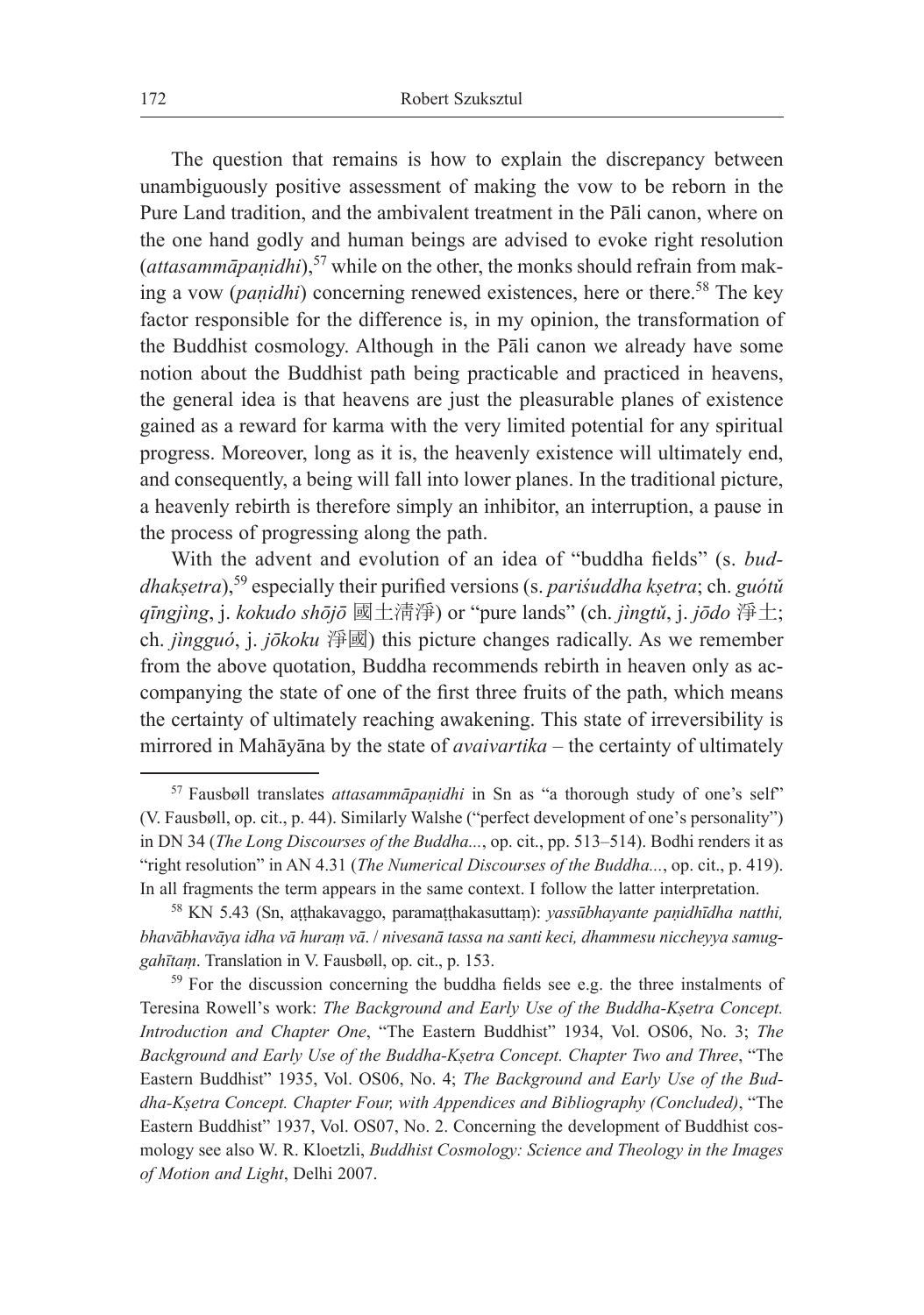reaching unsurpassed, perfect enlightenment (s. *anuttara samyak sambodhi*). This is precisely what the eleventh vow of the  $LSV<sup>60</sup>$  as well the confirmation formula for the eighteenth vow $^{61}$  promises to beings reborn in Sukhāvatī. Making a vow to be reborn in a Pure Land is encouraged, because it replaces the heavens as a heaven-like place without the disadvantages of heaven. Existence in Pure Lands has the same blissful characteristics as existence in the heavens. The rebirth in both types of abodes is contingent on the same factors: faith, reverence, generosity. Pure Lands, however, are a "mahāyānized" version of the heavens, promising a state of *avaivartika* for the inhabitants, a fast track towards buddhahood once there, and a pleasurable existence in the meantime. They are no more an obstacle to progress on the path, but rather a stepping stone and an infinite acceleration.

### CLASSES OF BEINGS

The last topic here is the question of the classes of beings to whom the above mentioned practices and attitudes are recommended. In the Pure Land sutras, relying on Amida is seen as a path open to everyone, though there are some who are excluded, like the beings who commit the five sins of immediate retribution. The developed Pure Land tradition (or at least one strand of it, culminating in Hōnen's and Shinran's thought) is characterised by an ever increasing concentration on the least spiritually gifted beings, making them the prime concern of Amida, to the point that even the above mentioned exclusion formula is interpreted inclusively.<sup>62</sup>

It appears to be very similar in the Pāli canon. As we have already seen, the set of practices and attitudes is analogously entwined in both traditions. This similarity also extends to the characteristics of beings to whom those practices and attitudes are directed. Among many typologies of beings in the Pāli canon, there is the following hierarchy:

Seven persons worthy of offerings: The Both-Ways-Liberated [*ubhatobhāgavimutto*], the Wisdom-Liberated [*paññāvimutto*], the Body-Witness [*kāyasakkhi*], the Vision- -Attainer [*diṭṭhippatto*], the Faith-Liberated [*saddhāvimutto*], the Dhamma-Devotee [*dhammānusārī*], the Faith-Devotee [saddhānusārī].<sup>63</sup>

<sup>60</sup> T0360\_.12.0268a11-a12. Translation in *Land of Bliss...*, op. cit., p. 167.

<sup>61</sup> T0360\_.12.0272b11-b14. Translation in ibidem, p. 191.

 $62$  The influence of the *mappo* thought is the chief reason for this shift.

<sup>63</sup> *The Long Discourses of the Buddha...*, op. cit., p. 502; DN 33.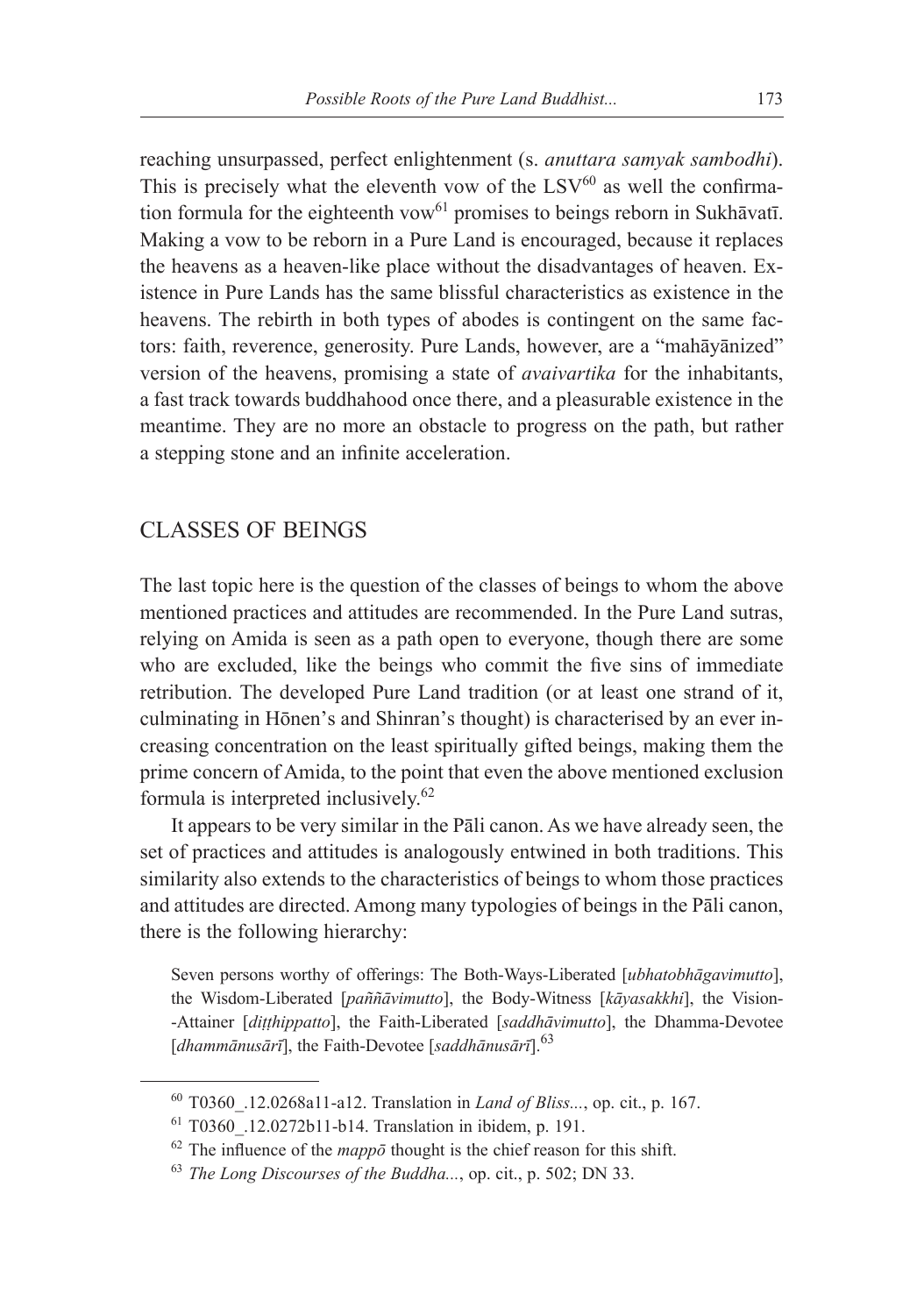Trying to relate this list to the best known list of four fruitions (arahant, non-returner, once-returner, stream-winner) and four corresponding entry levels,64 one must note that the faith-devotee and the Dhamma-devotee are considered to be on the entry level to the fruit of the stream-winner (the faith-devotee being the lowest). This is clearly said in SN 48.24, where fruits of the path are related to the mastery of the five faculties. There, those two classes are said to have weaker faculties than the ones that are to be reborn seven times, and this is the lowest category of stream-winners.

Bhikkhus, there are these five faculties. What five? The faculty of faith […] the faculty of wisdom. These are the five faculties. One, bhikkhus, who has completed and fulfilled these five faculties is an arahant. If they are weaker than that, one is an attainer of Nibbāna in the interval; if still weaker, an attainer of Nibbāna upon landing; if still weaker, an attainer of Nibbāna without exertion; if still weaker, an attainer of Nibbāna with exertion; if still weaker, one who is bound upstream, heading towards the Akaniṭṭha realm; if still weaker, a once-returner; if still weaker, a one-seeder; if still weaker, a clan-to-clanner; if still weaker, a seven-lives-at-moster; if still weaker, a Dhamma-follower; if still weaker, a faith-follower.<sup>65</sup>

On the other hand, the faith-liberated might be on the way anywhere from the fruit of the stream-entry to the entry stage to the goal of arahantship. It is safe to presume though, that in most cases, the fruit was the winning of the stream. In any case, being guided by faith is considered as the lowest entry level, and also the lowest fruition. The stream-winners are elsewhere compared to the calves and feeble cattle – presumably sick or old that manage, however, to cross the Ganges and reach the other bank. Even more tender and defenceless are faith- and Dhamma-followers, compared to the newborn calf that crossed the Ganges only with the help of its mother.<sup>66</sup>

Those classes of bhikkhus are very close to the householders. The acts advised to those monks can also be undertaken by the householders, so they cannot be too demanding. And so householders ask the Buddha: 'Bhante, with all our various engagements, how should we dwell?' <sup>67</sup> The Buddha praises the possession of the five indriyas (faith, energy, mindfulness, concentration, and wisdom), which seem to be understood in a mundane sense, and then advises the same set of six *anussatis* as he did for the monks. They are clearly

<sup>64</sup> Ibidem, p. 503; DN 33.

<sup>65</sup> Bodhi, *The Connected Discourses of the Buddha...*, op. cit., p. 1677; SN 48.24.

<sup>66</sup> Bodhi, Ñāṇamoli, op. cit., p. 321; MN 34.

<sup>67</sup> *The Numerical Discourses of the Buddha...*, op. cit., pp. 1565, 1569. AN 11.11, 11.12, 11.13.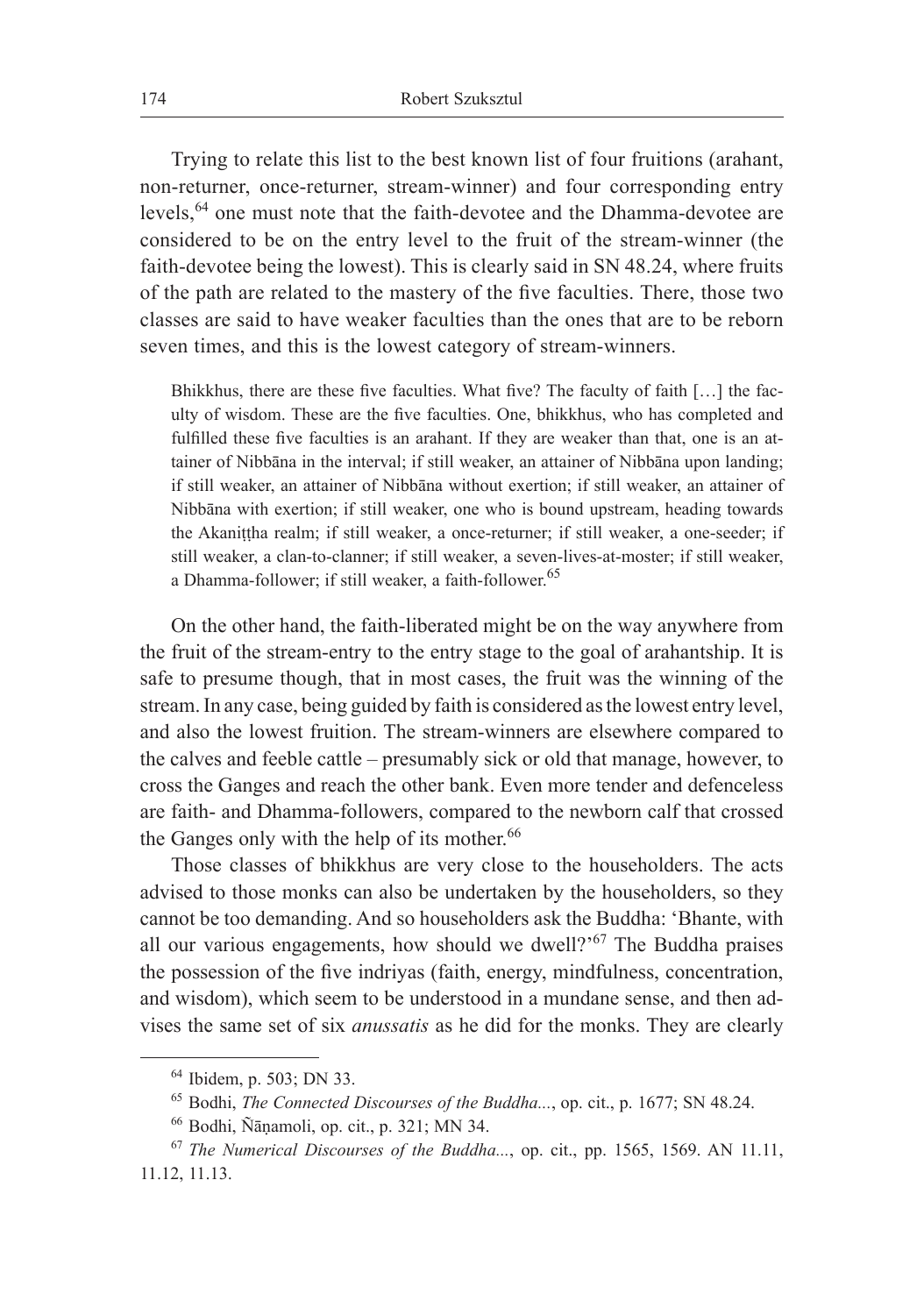understood as acts practicable by anyone, under any circumstances. '[…] you should develop this recollection […] while walking, standing, sitting, and lying down. You should develop it while engaged in work and while living at home in a house full of children.<sup>'68</sup>

# CONCLUDING REMARKS

I have attempted to show – using examples from the Pāli canon – that the evolution of Pure Land Buddhism into the path for the most needy, and spiritually inept beings, consistently uses a set of ideas already formed in a much earlier history of Buddhism. To summarise everything:

- 1. There is strong interlinking in the Pāli canon between the ideas that play a crucial role in Pure Land Buddhist practice: that is between (a) *anussati* with its variations (uttering the name and visualising), (b) reverence with giving, and (c) faith proper. We may call it a 'faith-set'.
- 2. The faith-set mentioned in point 1 is strongly connected with the least capable beings on the noble path. *Saddhānusarin* is the lowest entry-category, and *saddhāvimutta* the lowest fruition category. The first is a candidate for stream-entry, and the second might be (according to the commentaries) anyone from a stream-enterer to a candidate for arahantship; however, it is safe to presume that the majority of cases consisted of stream-enterers. This is supported by observations that (a) the same set of practices, based on faith, was directed for the householders, and (b) the goal of these practices was also declared to bring about the limited goal of rebirth in heaven.
- 3. A very important act in the Pure Land practice is making a resolve or vow to be born in Sukhāvatī. In the Pāli canon, making a vow to be born in heaven is a factor hindering one's progress along the path, while making no such vow speeds this process up. The concept of a Pure Land synthesises the idea of a heavenly abode with the realm conducive to enlightenment, or enlightenment itself. Thus, in Pure Land thought one can and should make the resolve to be reborn, and that does not slow one's progress, but – on the contrary – brings it closer to completion.

Thus, the vision of practice in Pure Land Buddhism revolves around a traditional set of ideas, already apparent in the Pāli canon. Obviously, these ideas were transformed according to a new perception of the Cosmos and

<sup>68</sup> Ibidem, p. 1568; AN 11.12.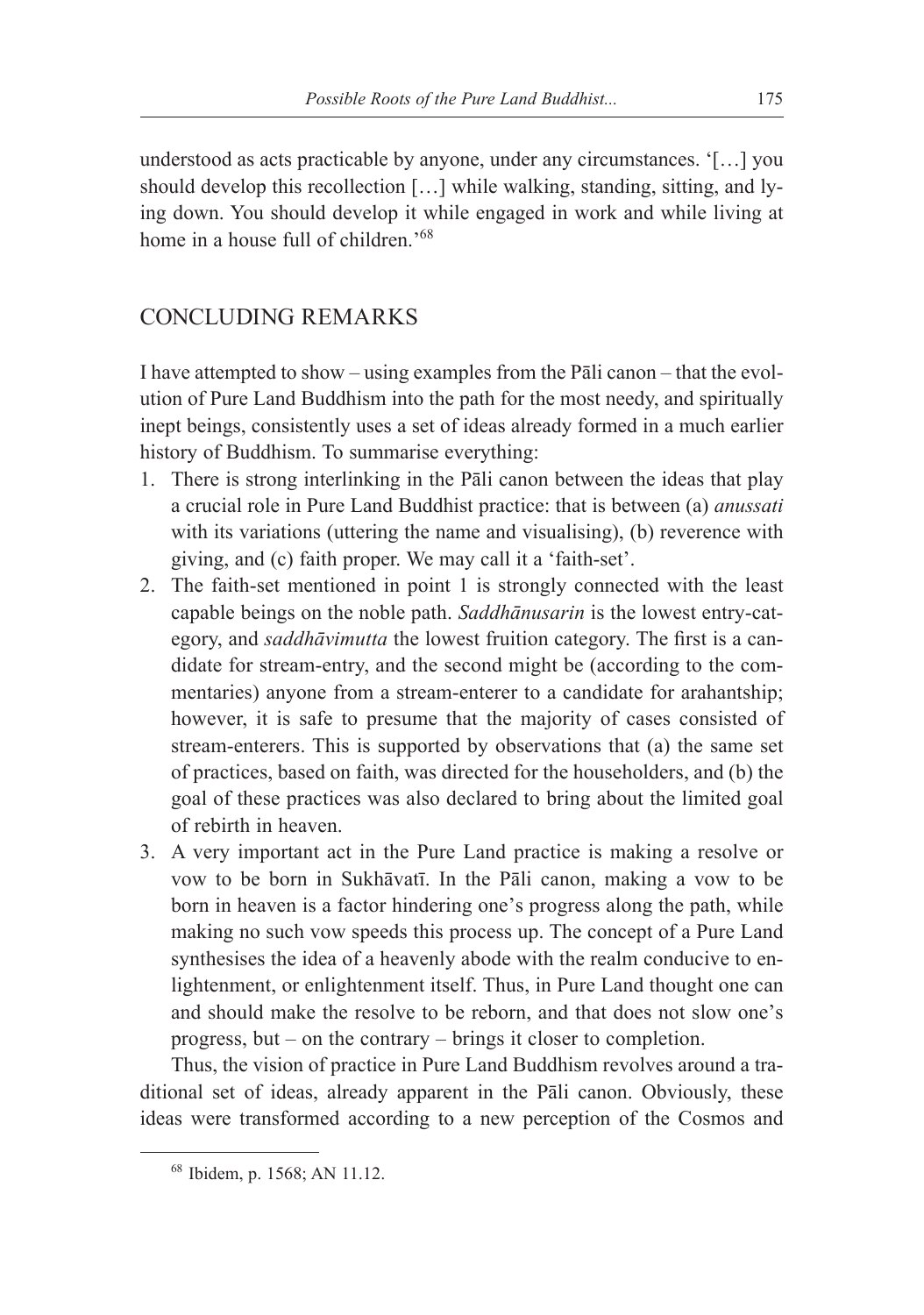redefinition of buddhahood. However, in pure land Sukhāvatī, in the Buddha Amida, there is nothing striking or shocking; it is a vision (with its own peculiarities of course) that is common to all Mahāyāna. Pure Land Buddhism may therefore be more conservative, than is commonly thought.

I would like to finish with one of the most striking examples of the similarity between Pure Land thought and ideas contained in the Pāli canon:

Here some bhikkhu progresses by a measure of faith and love. In this case bhikkhus consider thus: "Friends, this bhikkhu progresses by a measure of faith and love. Let him not lose that measure of faith and love, as he may if we take action against him by repeatedly admonishing him." Suppose a man had only one eye; then his friends and companions, his kinsmen and relatives, would guard his eye, thinking: "Let him not lose his one eye." So too, some bhikkhu progresses by a measure of faith and love [...] "Let him not lose that measure of faith and love as he may if we take action against him by repeatedly admonishing him."<sup>69</sup>

#### BIBLIOGRAPHY

- 1. Bodhi, Ñāṇamoli, *The Middle Length Discourses of the Buddha: A [New] Translation of the Majjhima Nikāya; Translated from the Pali*, Boston 2009.
- 2. Bodhi, *The Connected Discourses of the Buddha: A Translation of the Saṃyutta Nikāya*, Boston 2000.
- 3. Buri F., *The Concept of Grace in Paul, Shinran, and Luther*, "The Eastern Buddhist" 1976, Vol. NS09, No. 2.
- 4. Fausbøll V., *The Sutta-Nipâta*, Oxford 1881.
- 5. Fujita K., *Pure Land Buddhism in India*, trans. T. Unno, [in:] *In The Pure Land Tradition: History and Development*, eds. J. Foard, M. Solomon, and R. K. Payne, Berkeley 1996.
- 6. Fujita K., *The Origin of the Pure Land*, "The Eastern Buddhist" 1996, Vol. New Series 29, No. 1.
- 7. Gethin R., *Mythology as Meditation: From the Mahāsudassana Sutta to the Sukhāvatīvyūha Sūtra*, "The Journal of the Pali Text Society" 2006, Vol. 28.
- 8. Harrison P. M., *Buddhânusmṛti in the Pratyutpanna-Buddha-Sarnmukhavasthita Samādhi-Sūtra*, "Journal of Indian Philosophy" 1978, Vol. 6.
- 9. Horner I. B., Gehman H. S., *The Minor Anthologies of the Pali Canon: Part IV*, Pali Text Society, 1974.
- 10. Ingram P. O., *Faith as Knowledge in the Teaching of Shinran Shonin and Martin Luther*, "Buddhist-Christian Studies" 1988.
- 11. Ingram P. O., *On the Practice of Faith: A Lutheran's Interior Dialogue with Buddhism*, "Buddhist-Christian Studies" 2001, Vol. 21, No. 1.

<sup>69</sup> Bodhi, Ñāṇamoli, op. cit., p. 548; MN 65.